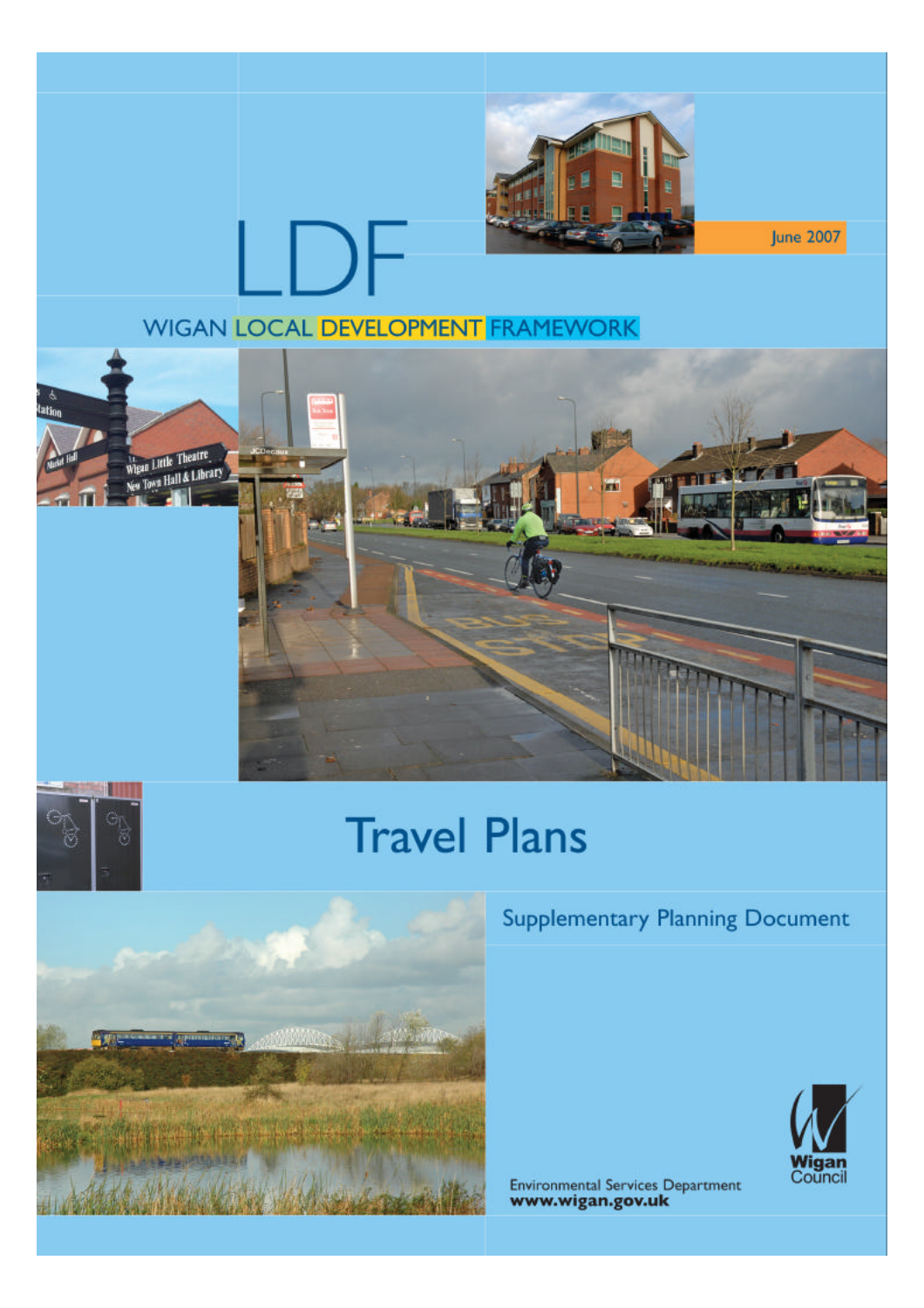# LDF WIGAN LOCAL DEVELOPMENT FRAMEWORK

## Travel Plans Supplementary Planning Document



June 2007

Planning and Regeneration Department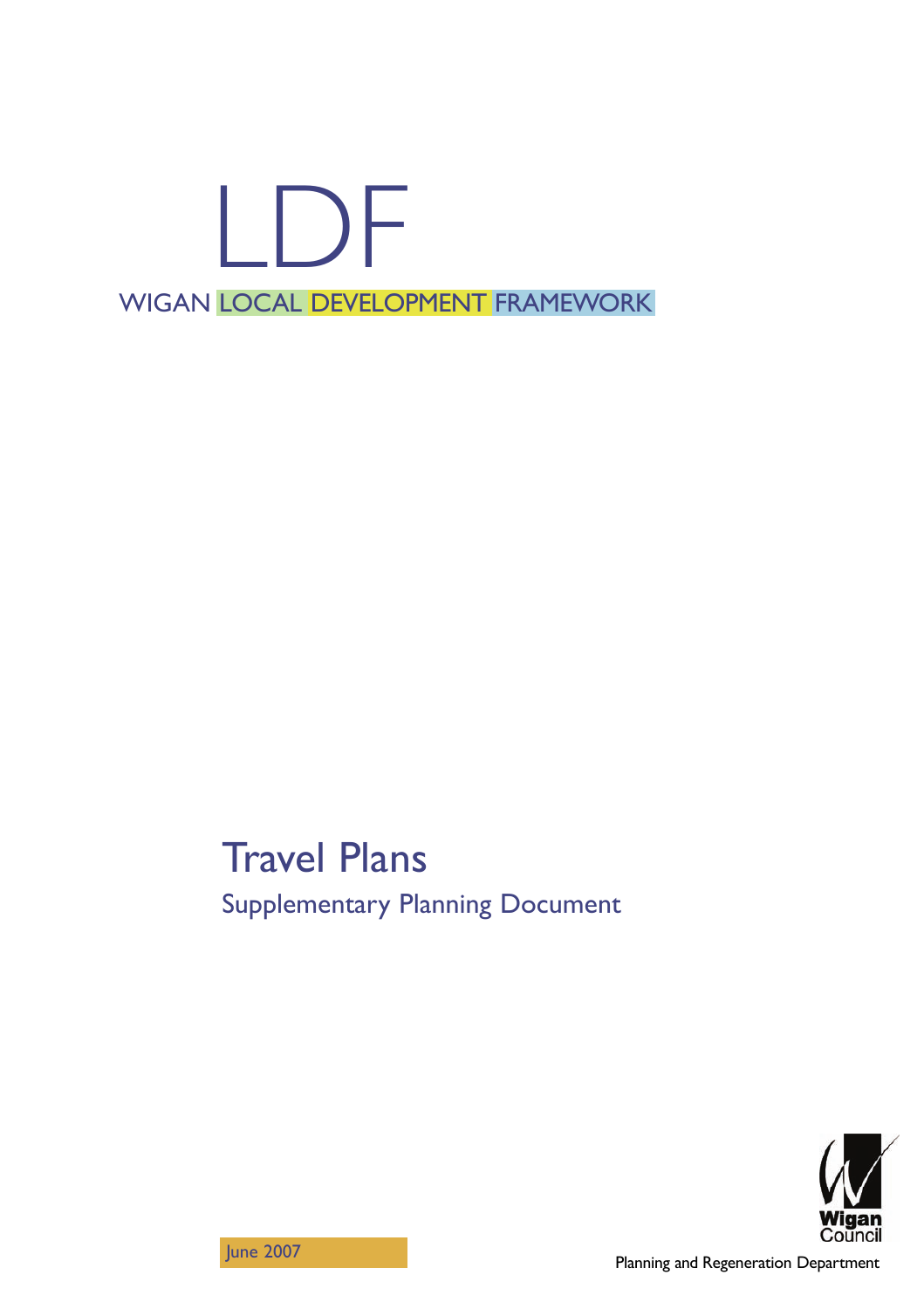

**To assist people with particular needs this document can be made available on request in larger print, braille and in a number of alternative languages.**

**Arabic**

"بالإمكان توفير هذه المعلومات في اللغة العربية. "

**Cantonese**

這些資料可提供中文譯本。

**Farsi**

این اطلاعات به زبان فارسی هم میتواند در دسترس شما قرار گیرد.

**French**

**Disponible en francais sur demande**

**Gujurati**

આ માહિતી ગુજરાતીમાં મળી શકે છે.

**Urdu**

ىيە معلومات أر د وييں بھى د ستياب ہوسكتى ہيں۔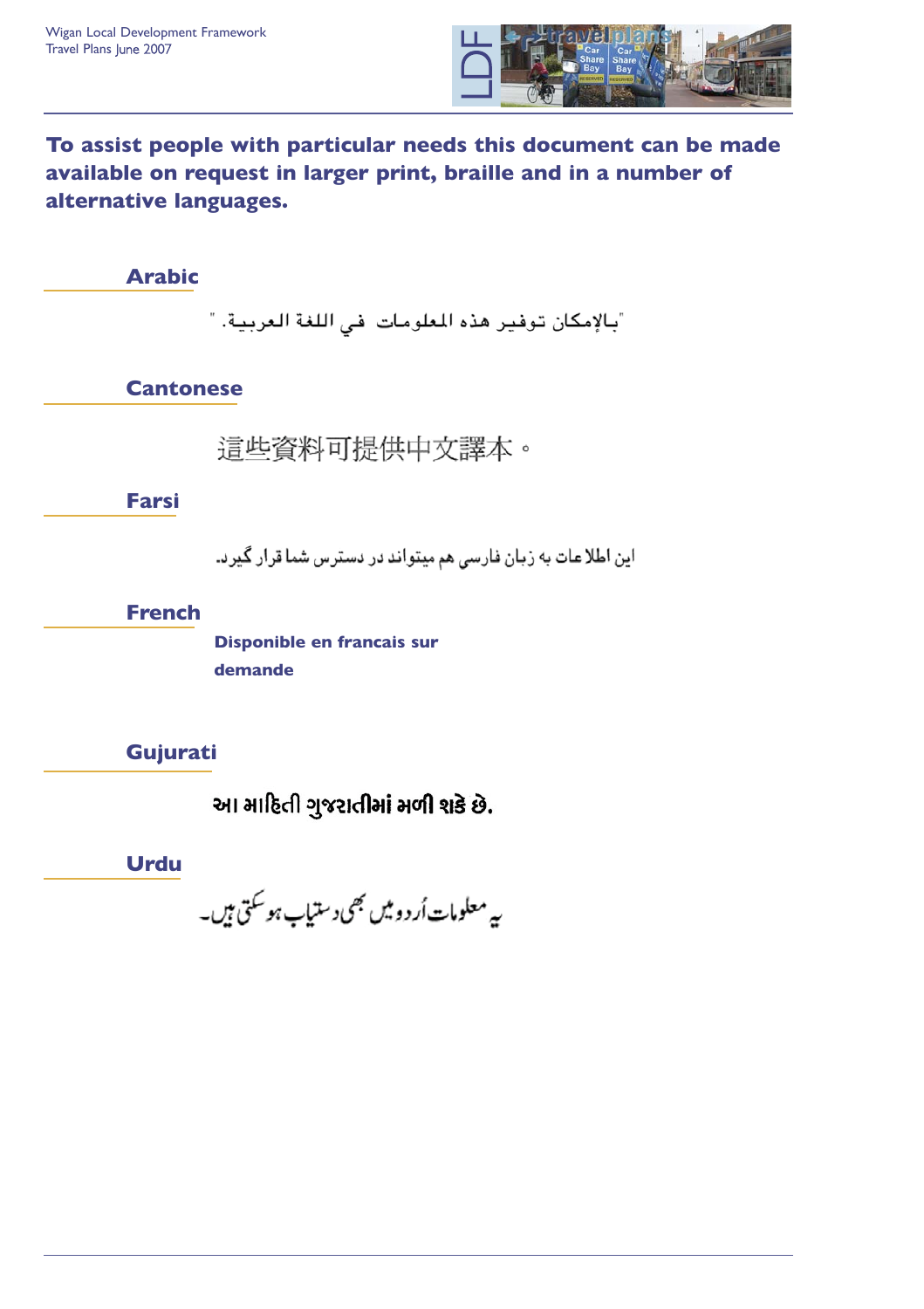

WIGANLOCAL<mark>DEVELOPMENT</mark>FRAMEWORK Travel Plans SPD June 2007 Wigan Council

### **Contents**

| <b>ONE</b>   | Introduction                                               | $\overline{2}$ |
|--------------|------------------------------------------------------------|----------------|
| <b>TWO</b>   | <b>Background</b>                                          | $\overline{4}$ |
| <b>THREE</b> | When is a Travel Plan Required?                            | 5              |
| <b>FOUR</b>  | The Travel Plan process for different types of development | $\overline{7}$ |
| <b>FIVE</b>  | The production and implementation of a Travel Plan         | 9              |
| <b>SIX</b>   | <b>Minimum Travel Plan contents</b>                        | 12             |
| <b>SEVEN</b> | <b>Summary of Travel Plan measures</b>                     | 17             |
| <b>EIGHT</b> | <b>Monitoring</b>                                          | 22             |
| <b>NINE</b>  | <b>Securing the Travel Plan</b>                            | 24             |

## Appendices

| <b>Appendix A</b> | <b>Travel Plans Policy in the Unitary Development Plan</b>    | 25 |
|-------------------|---------------------------------------------------------------|----|
|                   | <b>Appendix B</b> Travel Plan thresholds for development      | 27 |
|                   | Appendix C Useful documents and links                         |    |
|                   | <b>Appendix D</b> Useful local contacts for specialist advice | 35 |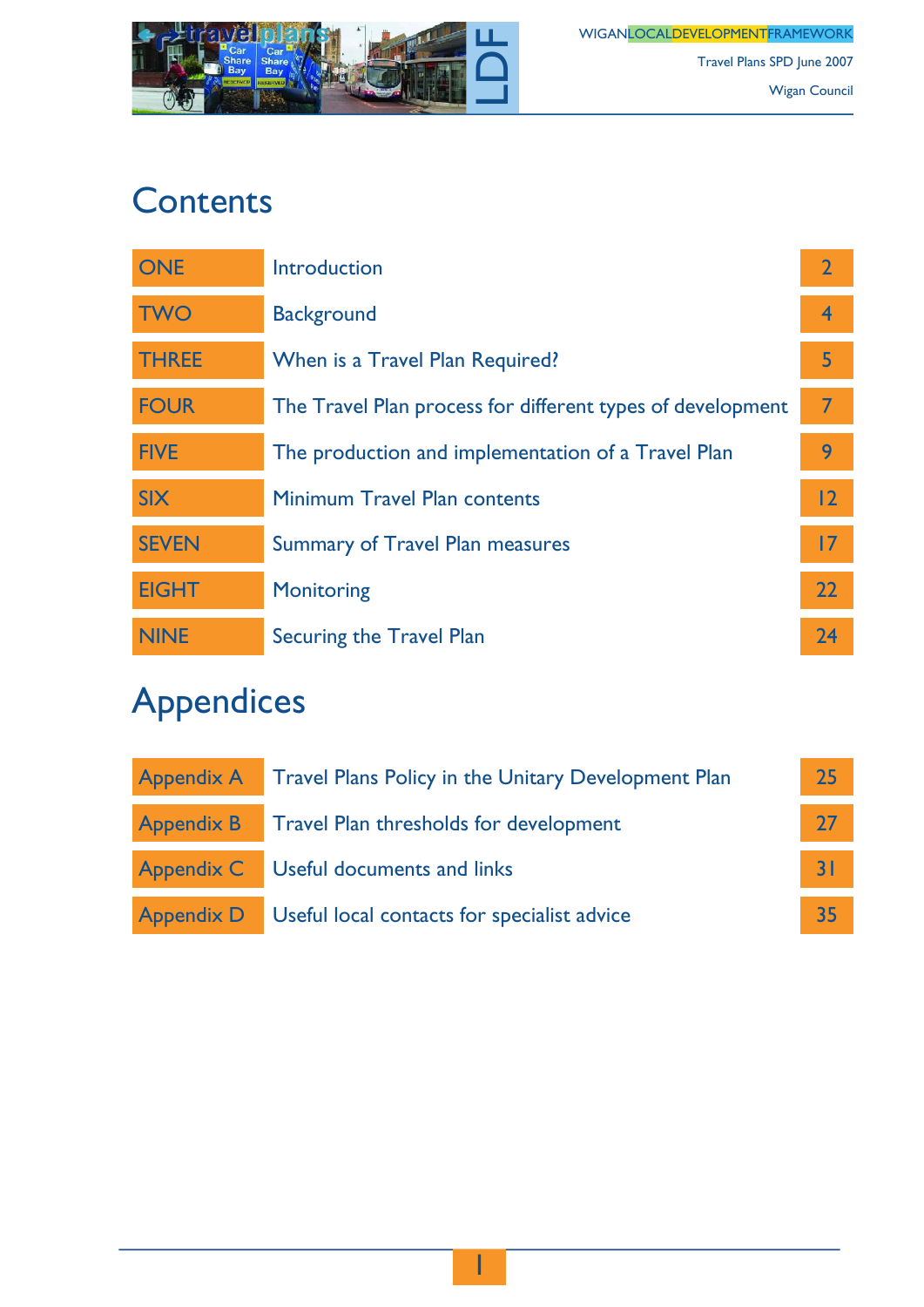Travel Plans SPD June 2007 Wigan Council



### **ONE**

### **Introduction**

- **1.1** This document sets out:
- which developments will need a Travel Plan;
- how a Travel Plan should be prepared and submitted in order to minimise the risk of delays in the planning process;
- what the minimum requirements are for the content of a Travel Plan;
- how it should be monitored; and
- how it should be secured.

**1.2** Whilst this document sets out the procedure undertaken when a planning application is submitted, developers are advised to consider their Travel Plan at the earliest available stage to help speed up the development process. Indeed, it is beneficial for developers to consider sustainable travel from the outset as this can bring real benefits to the development - from the attractiveness to investors to the ongoing sustainability of the site.

**1.3** Across the UK, a lot of the major businesses and lots of small businesses have benefited from developing Travel Plans. They find that by considering their travel and parking issues, they can add real value to their development and business model as well as contributing towards general environmental good practice.

**1.4** This Supplementary Planning Document supports and supplements Policy A1B 'Travel Plans' in the Replacement Wigan Unitary Development Plan. (Appendix A 'Travel Plans Policy in the Unitary Development Plan') It is important that this document is read in conjunction with this policy and other policies in the Unitary development Plan as relevant, including:

- A1A: Transport Assessments
- A1C: Access for All
- A1D: Walking
- A1E Cycling
- A1F: Bus Provision New Development
- A1S: Parking in New Development
- $\ddot{\phantom{a}}$ EM1A: Primary Employment Areas
- $\bullet$ EM1C: Employment Development Outside of Primary Employment Areas
- EM1D: Offices
- R1B: New Housing Sites
- S1F: Retail and Leisure Development outside Town Centres and Local **Centres**
- C1A: Community Facilities
- G1B: Planning Obligations

**1.5** This Supplementary Planning Document should be considered in conjunction with the Development and Air Quality Supplementary Planning Document with respect to the contribution Travel Plans can make in tackling air quality issues.

**1.6** This document can also be used by existing organisations in the borough as a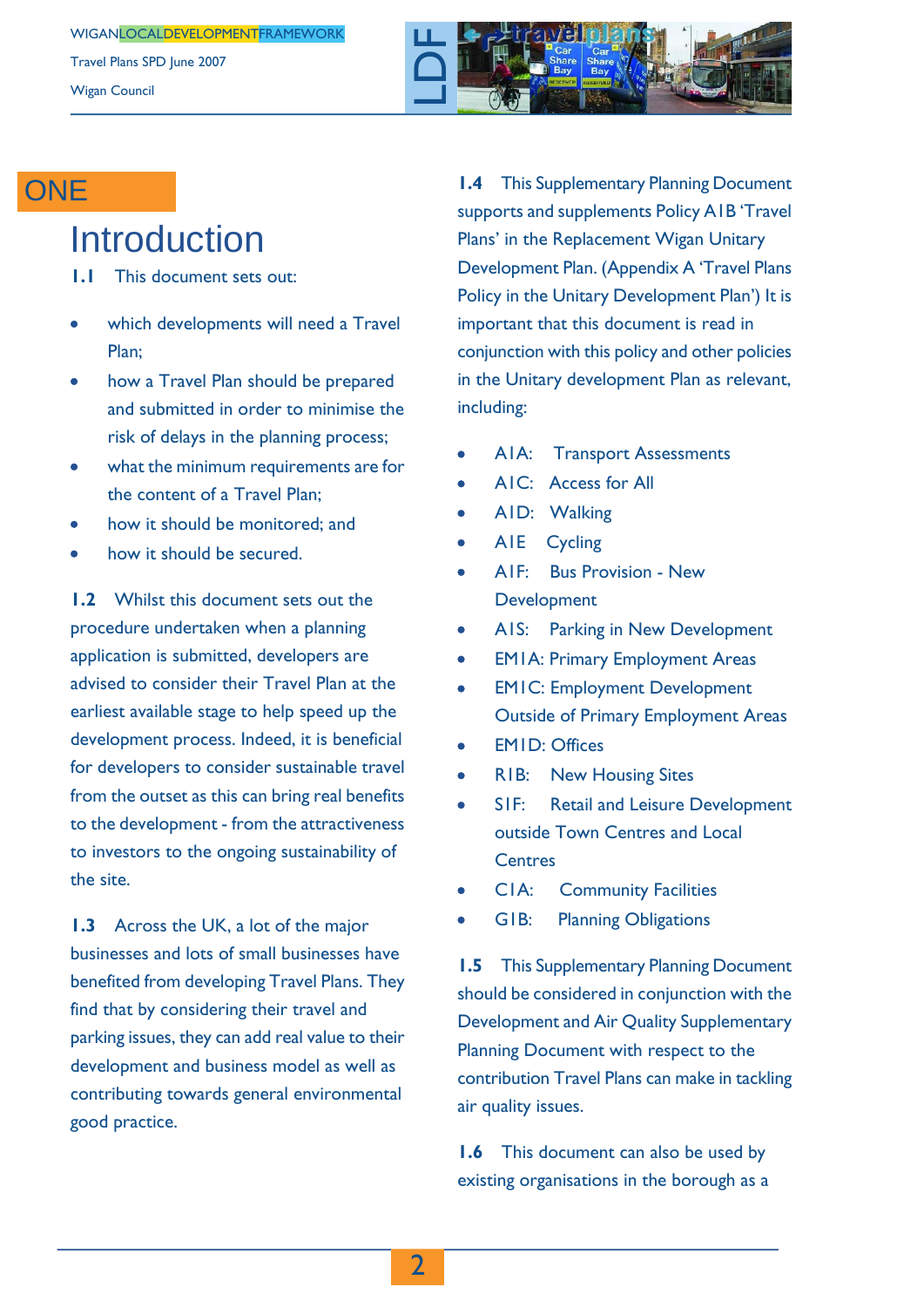WIGANLOCALDEVELOPMENTFRAMEWORK



Travel Plans SPD June 2007 Wigan Council

guide to producing their own Travel Plan on a voluntary basis. For organisations choosing to do so, help is available from the Council's Travel Plan Co-ordinator.



Cyclist on Warrington Road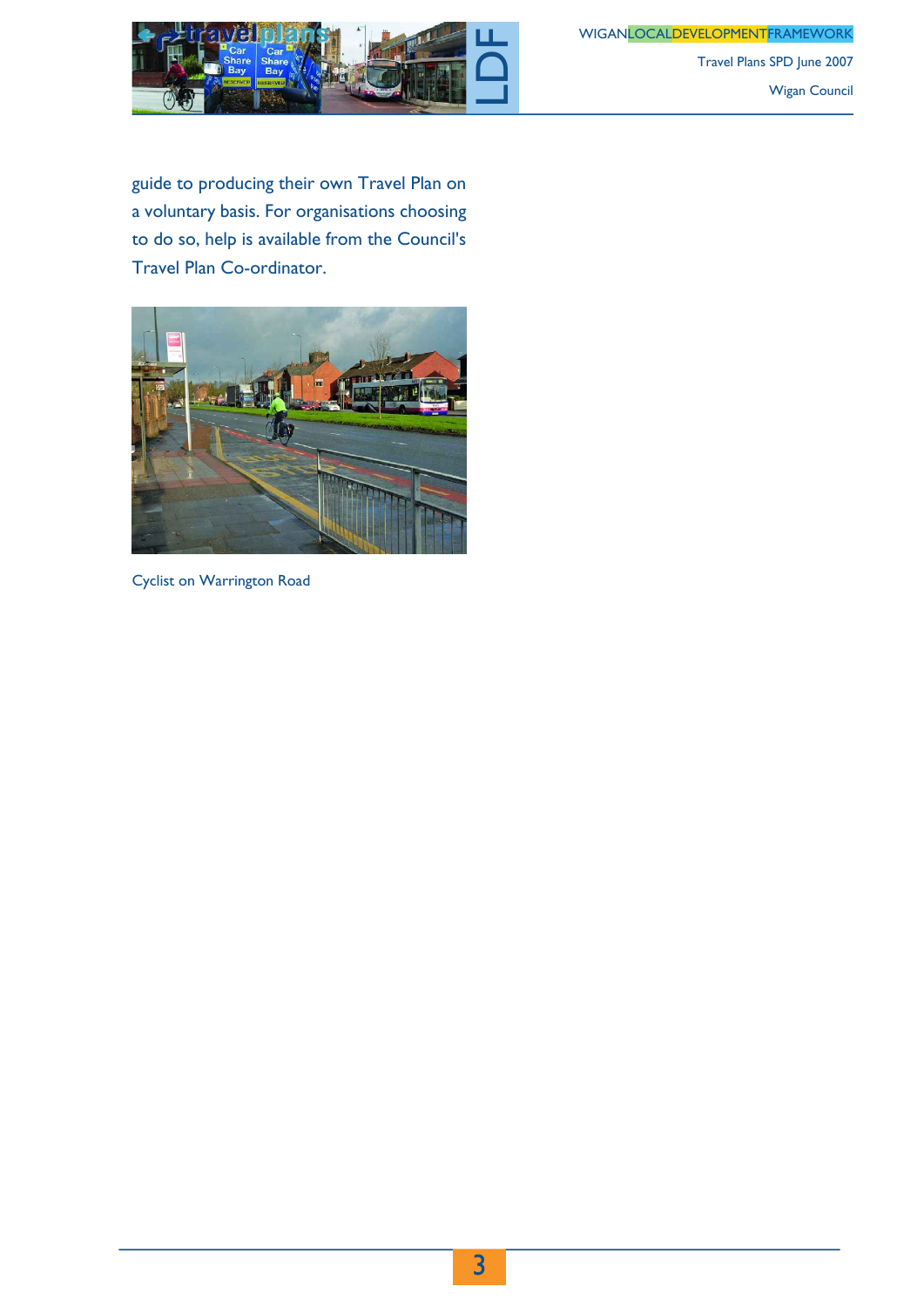

### **TWO**

## **Background**

#### **What is a Travel Plan?**

**2.1** A Travel Plan is a package of measures to manage the transport and travel needs of an organisation. A successful Travel Plan will reduce the impacts of transport on the local environment and increase access to the site.

**2.2** It will include measures to increase travel choice and reduce dependency on the car (for example offering discounted bus tickets or implementing a car share scheme) and measures to discourage unnecessary car use (for example by restricting access to car parks).

**2.3** A Travel Plan will usually address journeys to and from work, but it can include business travel, fleet management, visitors to the site and deliveries. It can also apply to residential development.

**2.4** Each Travel Plan has to be tailored to the specific needs and characteristics of the site and organisation.

**2.5** A Travel Plan is usually a dynamic process, rather than a one-off document. The plan should be monitored and altered over time to match the changing circumstances of the site.

#### **What are the benefits of a Travel Plan?**

**2.6** Travel Plans can bring a range of benefits and address a range of issues, including:

- contributing to the reduction of congestion in the wider area.
- cutting the costs of providing and maintaining car parking.
- cutting the costs of business travel, fleet operation and logistics.
- freeing up car park space for expansion.
- addressing car park shortages and  $\bullet$ congestion on / around the site.
- improving access to the site and widening the recruitment area.
- improving staff retention and increasing attractiveness of employers.
- $\bullet$ improve staff health through active travel programmes.
- enhancing the image of the organisation.
- increasing the competitiveness and sustainability of organisations… and much more.

**2.7** Travel Plans can also play a role in helping businesses mitigate their transport contribution towards climate change and help adapt to the impacts of climate change. Travel Plans can also form part of an organisation's Corporate Social Responsibility commitments.

**2.8** Residential Travel Plans offer benefits such as increasing safety and creating healthier environments for vulnerable people.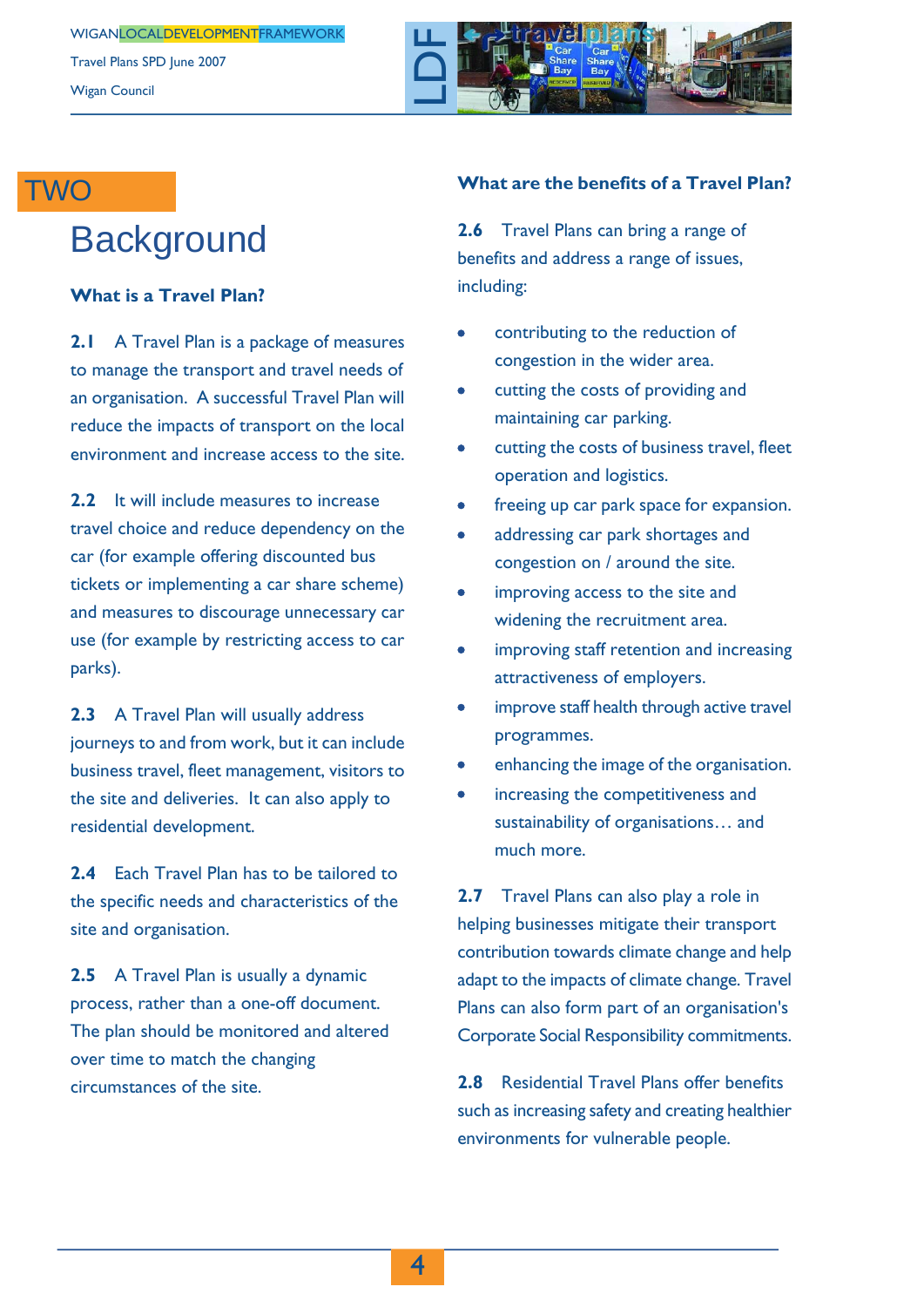

Wigan Council

Travel Plans SPD June 2007

### THREE

## When is a Travel Plan Required?

**3.1** Developers are encouraged to consult with the Council at an early stage, preferably before submission of a planning application, as to whether a Travel Plan is required. This is important as it may influence the design of the final scheme.

**3.2** Travel Plans should be submitted alongside planning applications which are likely to have significant transport implications, including those for:

- a. All major new developments and extensions to developments comprising jobs, shopping, leisure and services at or above the size thresholds set out in Table 3.1 and in Appendix B 'Travel Plan thresholds for development'.
- b. Other developments comprising jobs, shopping, leisure and services, which a Transport Assessment has identified would generate significant transport implications. This particularly applies to offices, industry, health and education uses.

| <b>New Development/</b><br><b>Change of Use</b> | <b>Threshold</b> |
|-------------------------------------------------|------------------|
| <b>Food Retail</b>                              | 800 sq m         |
| Non food retail                                 | 1500 sq m        |

| <b>New Development/</b><br><b>Change of Use</b>                                   | <b>Threshold</b> |
|-----------------------------------------------------------------------------------|------------------|
| <b>Cinemas and conference</b><br>facilities                                       | 1500 sq m        |
| Leisure facilities (other<br>than cinemas,<br>conference facilities and<br>stadia | 1500 sq m        |
| A2/BI Offices, light<br>industry and research<br>and development                  | 2500 sq m        |
| DI Higher and further<br>education, health<br>facilities                          | 1000 sq m        |
| <b>Residential</b><br>developments                                                | 80 units         |
| <b>Schools</b>                                                                    | All**            |

Table 3.1: Example of Travel Plan thresholds by development type\*

- \*A full list of development types and their thresholds is available in Appendix B 'Travel Plan thresholds for development'
- \*\*All schools in the borough are required to produce a Travel Plan by 2010 and therefore information for schools does not form part of this guidance. Further and Higher Education institutions, however, are covered by this document.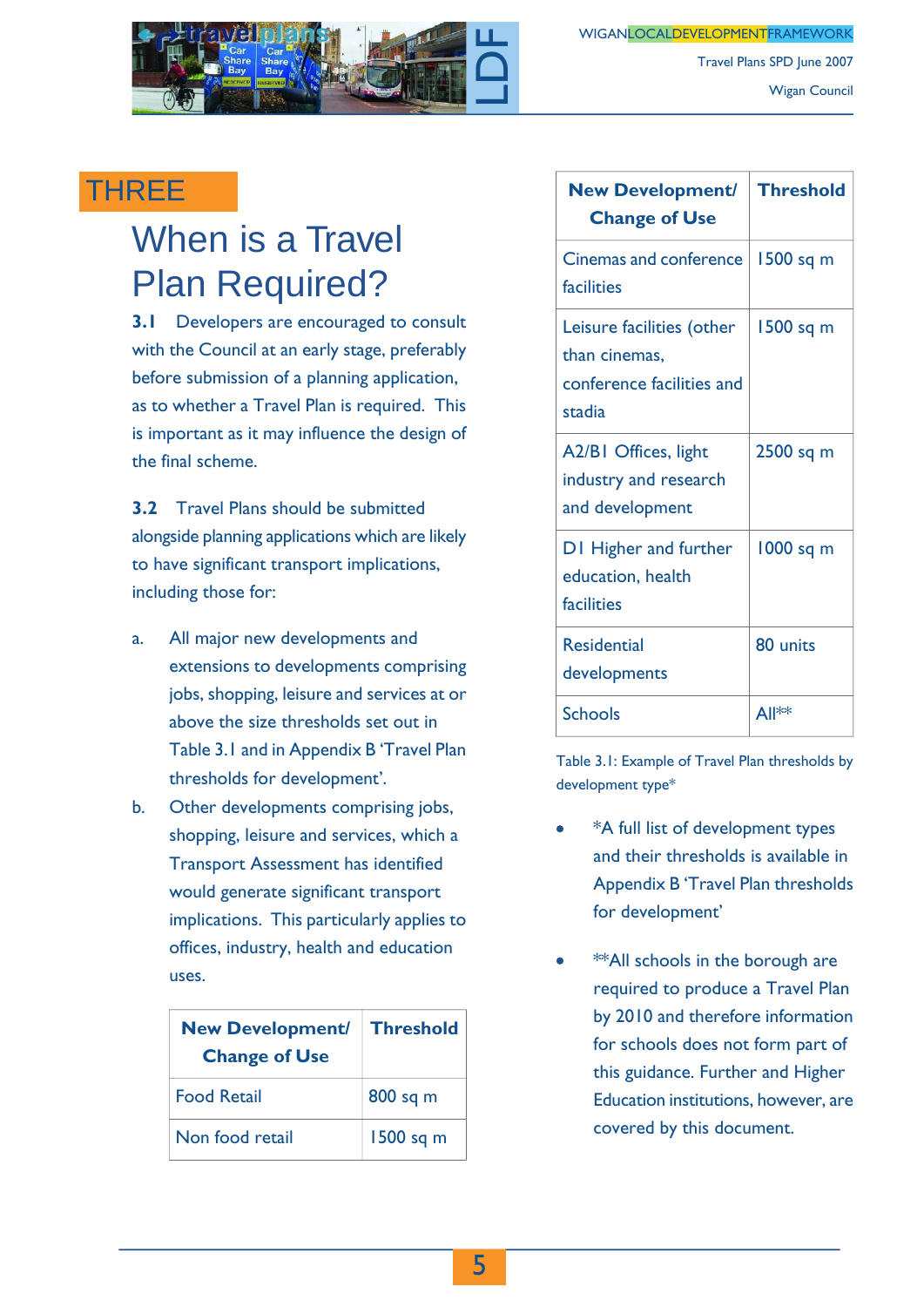

**3.3** A Travel Plan will be required for the whole development if an extension would take that development over the relevant size threshold.

**3.4** A Travel Plan will also be required for the whole development if an extension to a car park would generate an extra 100 trips per day.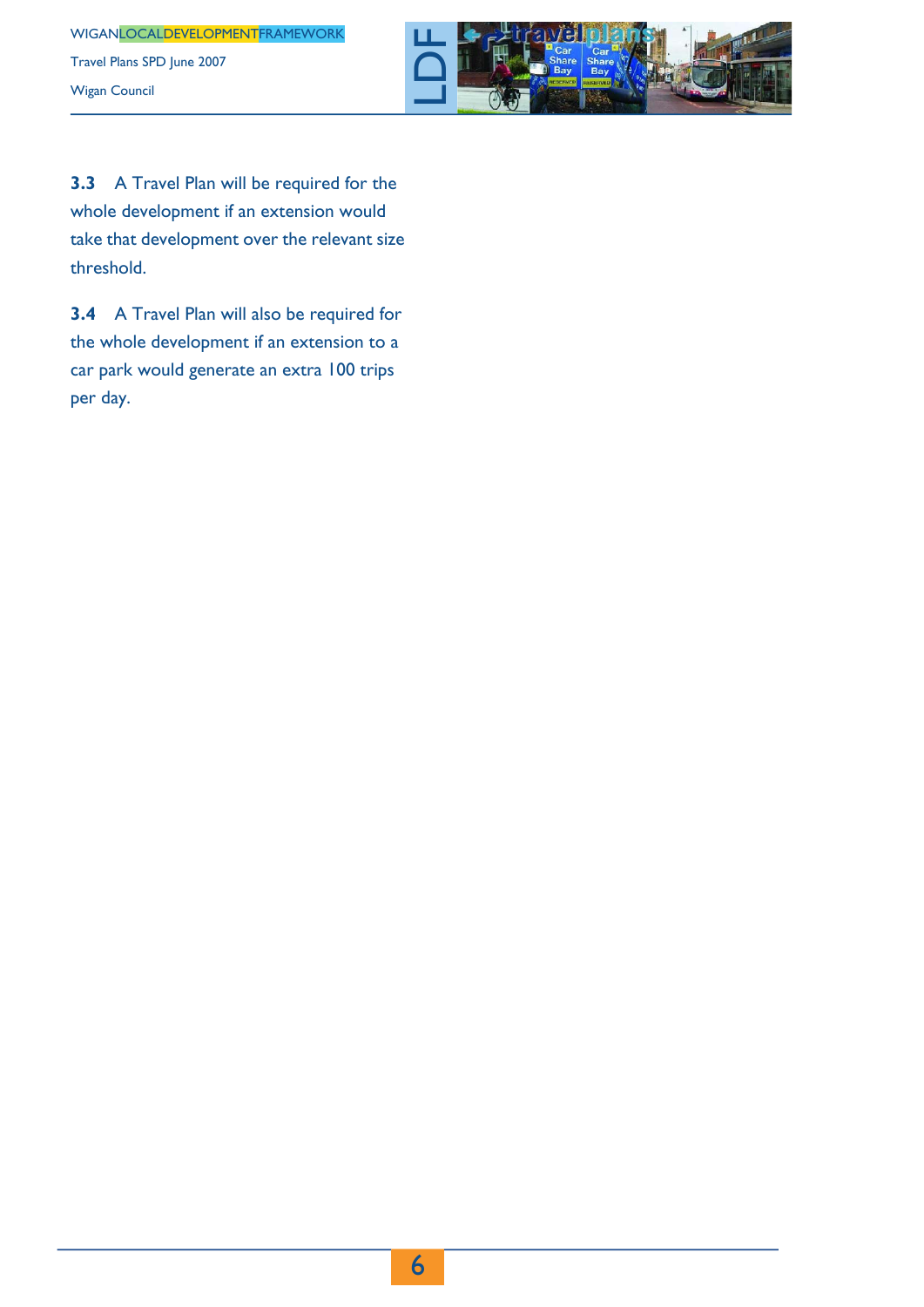

### **FOUR**

## The Travel Plan process for different types of development

**4.1** It is important to contact the Council's Travel Plan Co-ordinator prior to submitting a planning application to ensure that a proposed Travel Plan addresses all of the issues required, to an appropriate standard. The Travel Plan should be submitted with the planning application in accordance with Policy A1B. This is because the details of the Travel Plan will be relevant to the Council's consideration of the planning application and, ultimately, its decision. Details on the production and potential measures in the Travel Plan are given in sections 5 - 8.

**4.2** It may be appropriate to instruct a specialist consultant to deal with the Travel Plan element of an application. However, there must still be a statement of support for any submitted document and its contents from the applicant/ developer. The Council cannot recommend particular consultants. We have however, provided details of relevant information in Appendix C 'Useful documents and links' and professional institutions in Appendix D 'Useful local contacts for specialist advice'.

#### **New development where the end occupier is known**

**4.3** Where the end occupier is known Travel Plan measures should be introduced from the outset. It should subsequently be implemented within the timescale determined, either set out within a condition or within the Travel Plan itself. It would normally be within three months of initial occupation of the premises following completion of the build.

#### **Multi occupancy of a site**

**4.4** Single buildings within a development site may not individually require a Travel Plan but the cumulative impacts may warrant an 'umbrella' or 'area-wide' Travel Plan for the entire site. This should be administered by the developer / site owner. Additional 'subsidiary' Travel Plans may be required from each occupier, depending on circumstances.

#### **Speculative developments**

**4.5** A detailed Travel Plan cannot be produced for a speculative development while it remains 'speculative'. In such cases, an 'interim' Travel Plan should be submitted with the planning application, accompanied by an undertaking that a 'final Travel Plan' will be submitted once the site is occupied.

**4.6** The interim Travel Plan should specify measures to be implemented before development and occupation. It should include a set of draft targets for the share of different types of travel and a timetable for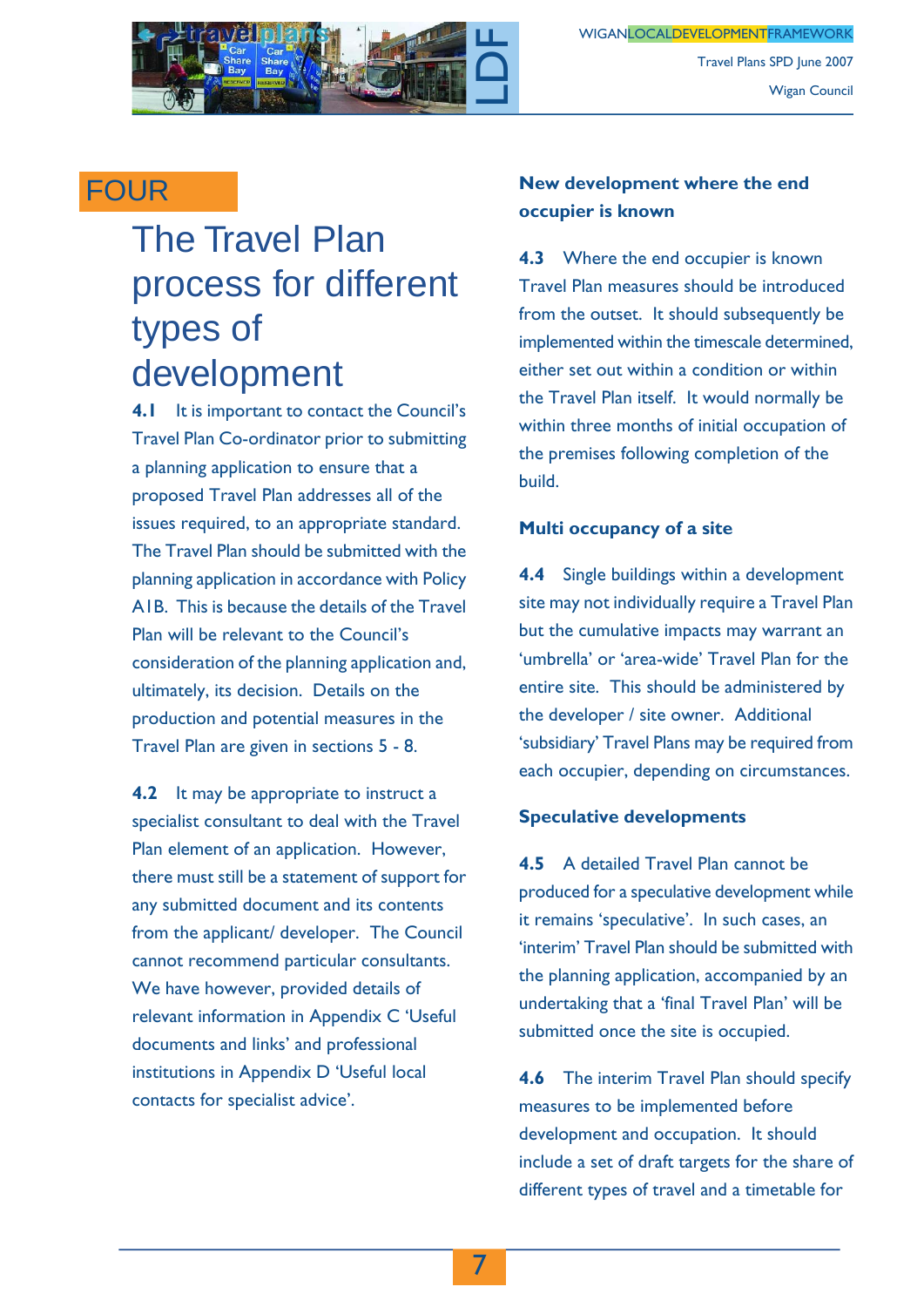WIGANLOCALDEVELOPMENTFRAMEWORK Travel Plans SPD June 2007 Wigan Council



the production of the final Travel Plan and monitoring.

**4.7** The developer will be responsible for passing the requirement for a Travel Plan on to the occupier whether the occupier rents, leases or buys all or part of the development. The final implementation of a Travel Plan would then be the responsibility of the occupier.

#### **Existing occupier extending on site / constructing new premises in borough**

**4.8** The organisation requiring the development, unless they already have an established Travel Plan prior to submitting the planning application, should produce a Travel Plan when required by the Council. It should subsequently be implemented within three months of the occupation of the new site/ extension.

#### **Residential developments**

**4.9** The details of a residential Travel Plan will depend on the type, location and scale of the development. It will normally incorporate a package of measures including site layout and design and the provision of public transport information at the outset. However, it can also include bespoke travel advice for residents on an ongoing basis if there is a management body. Arrangements for management and delivery of the Travel Plan need to be clearly identified in the absence of a management body. A residential Travel Plan needs to be in place prior to occupation of the dwellings.

**4.10** The Design and Access statement should help consider some of the issues associated with a residential development.

#### **Mixed - Use developments**

**4.11** For developments where use falls into different land use types, agreement will be reached between the developer and the Council and a timetable agreed.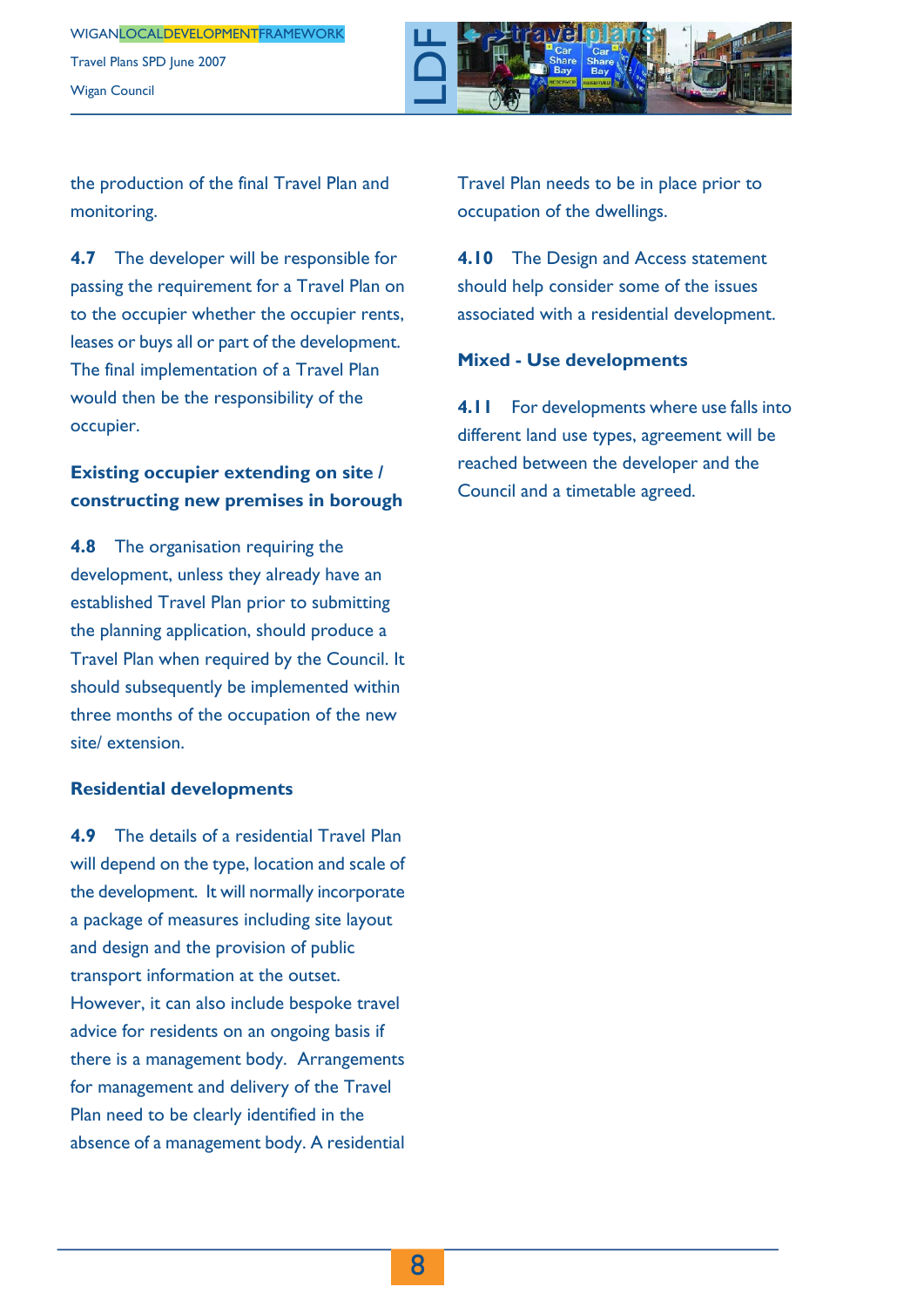

Travel Plans SPD June 2007 Wigan Council

### FIVE

## The production and implementation of a Travel Plan

**5.1** A Travel Plan should address national, regional and local policies and relevant issues identified in a Transport Assessment. It should be a partnership between the applicant / developer, the Council and, where appropriate, public transport providers and other third parties. "Other third parties" may include but are not limited to neighbouring authorities and the Highways Agency. For large schemes a site-based Travel Plan Co-ordinator may need to be identified at an early stage. They would have a central role. Table 5.1 sets out an indicative comparison of the Council's role and that of the applicant / developer.

| <b>Role of the Council's officers</b>                                                                                          | Role of the developer, their Travel Plan<br><b>Co-ordinator and their advisers</b>                      |
|--------------------------------------------------------------------------------------------------------------------------------|---------------------------------------------------------------------------------------------------------|
| Providing appropriate information and support<br>during plan preparation including feedback on<br>assessment of the draft plan | Preparing the site travel plan including its<br>assessment against the proposed planning<br>application |
| Providing local data and comparable information                                                                                | Implementing the site travel plan including<br>provision of appropriate resources                       |
| Providing advice on research and survey<br>requirements                                                                        | Liasing with public transport operators                                                                 |
| Supporting liaison with public transport<br>operators                                                                          | Marketing the travel plan to all parties directly<br>affected - residents, employees, occupiers         |
| Monitoring effectiveness of all Travel Plans                                                                                   | Collecting monitoring information and<br>presentation of it to participants and the<br>Council          |
| Feedback within the Council e.g. resetting<br>policy                                                                           | Reviewing and revising the site travel plan                                                             |
| Sharing learning from range of sites and<br>embedding best practice                                                            | Ongoing liaison with users and the Council                                                              |
| Ongoing liaison with the site and its users                                                                                    | Ensuring effective long term management<br>arrangements                                                 |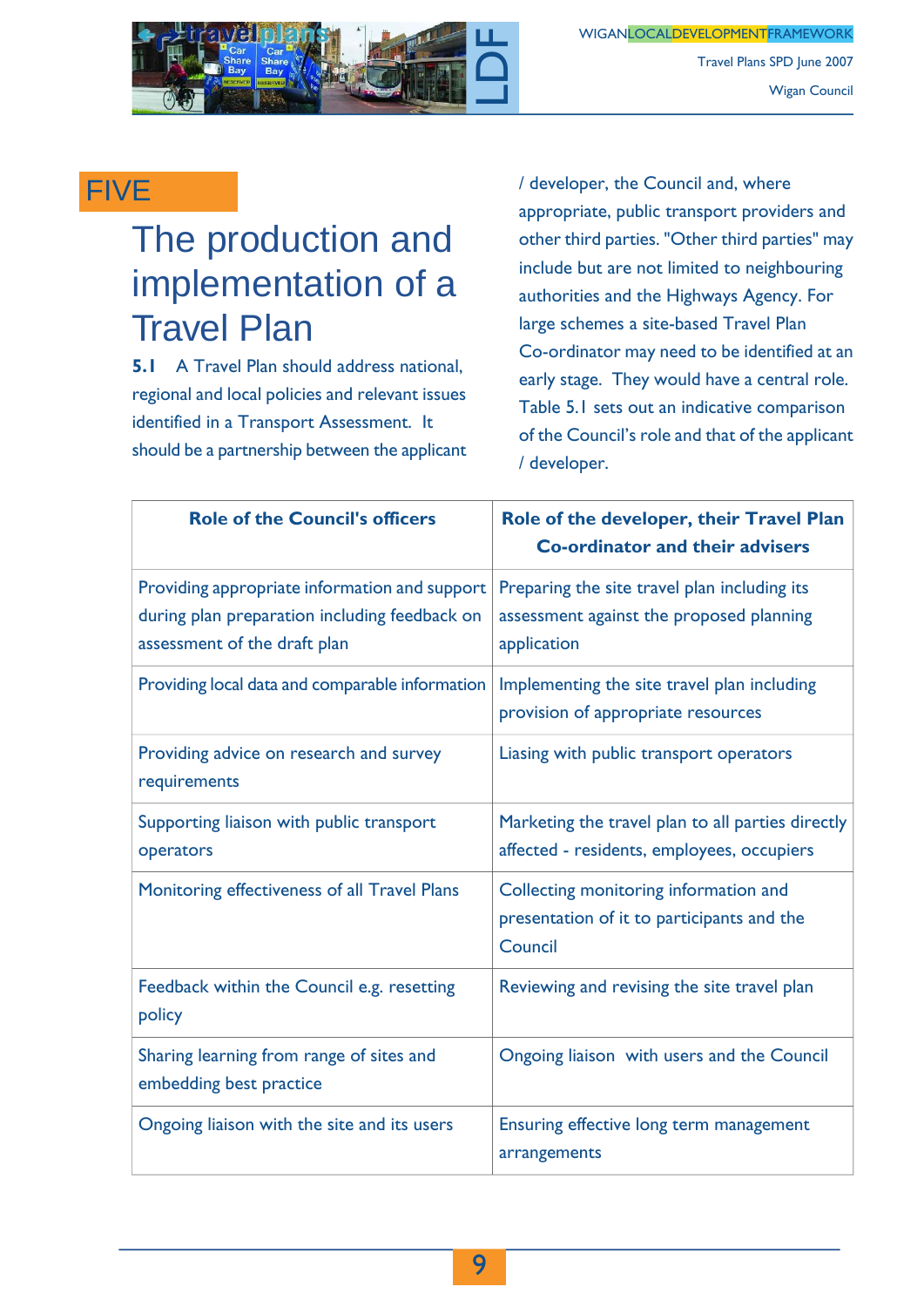Wigan Council

LDF

| <b>Role of the Council's officers</b>                                          | Role of the developer, their Travel Plan<br><b>Co-ordinator and their advisers</b>                                                                                               |
|--------------------------------------------------------------------------------|----------------------------------------------------------------------------------------------------------------------------------------------------------------------------------|
| Securing remedies to overcome failures to<br>reach agreed targets and outcomes | Assessment using independent analysis of trip<br>rates and modal split targets to the UK standard<br>for Measuring Travel Plan Impacts (based on<br>the TRICS system) as agreed. |

Table 5.1: The roles of the Council and the developer

#### **Workplaces**

**5.2** There is established good practice for producing and implementing a workplace Travel Plan and this is outlined below. Further advice can be obtained from the various references in Appendix C 'Useful documents and links' and from the Council's Travel Plan Co-ordinator.

#### **Undertaking a site audit**

**5.3** A site audit is a means of gathering data about transport provision for each type of travel to and from the site. It should look at the quantity and quality of provision, for pedestrians, cyclists, public transport users and car drivers / passengers.

#### **Undertaking a travel survey**

**5.4** A survey of users of the site should be undertaken to ascertain where people are travelling from, how and why they are travelling and what other means of travel they would be willing to consider. This would include employees but could also include customers, other visitors and deliveries.

#### **Drafting the Travel Plan**

**5.5** This information can then be used to decide which measures should be included in the Travel Plan, which should then be submitted to the Council for comment and agreement prior to submission of the planning application.

#### **Submission of the Travel Plan**

**5.6** Once the details have been agreed, the Travel Plan should then be submitted with the planning application. Two copies should be sent to the Council's Travel Plan Co-ordinator. Contact details are available in Appendix D 'Useful local contacts for specialist advice'.

#### **Monitoring and review**

**5.7** A workplace Travel Plan is an evolving process, rather than a one-off document. As a result it should be monitored on a six-month basis for the first year, on an annual basis thereafter and assessed every three to five years to gauge its effectiveness. Performance against targets will need to demonstrate positive change over what would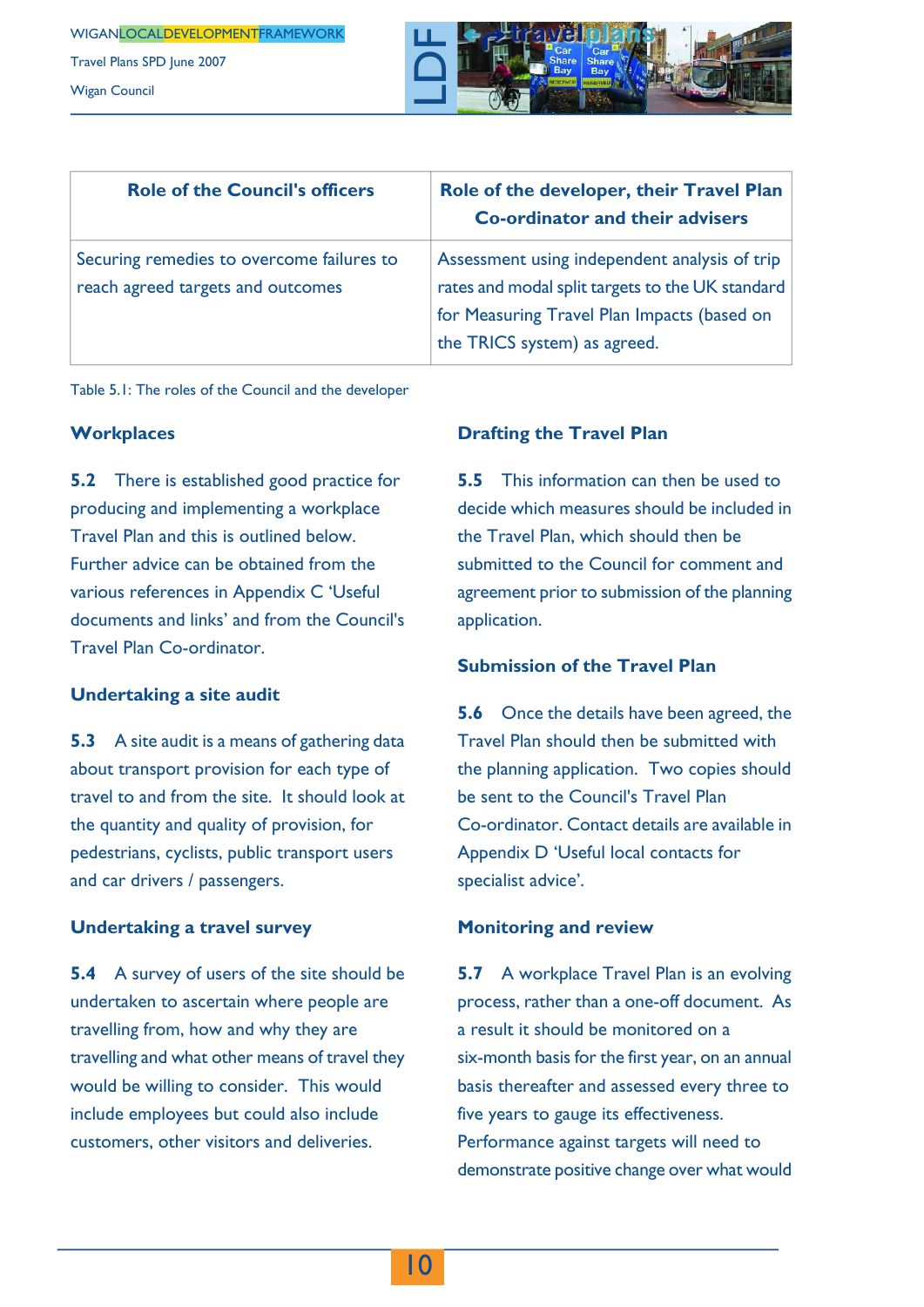

have happened without the Travel Plan, informed by the Transport Assessment. More details of monitoring and review are contained in section 8.

#### **Residential developments**

**5.8** The stages undertaken in developing a residential Travel Plan are similar to those conducted whilst producing a workplace Travel Plan. However, there are some key differences.

#### **The location and site characteristics**

**5.9** The location of the site in relation to facilities and services and the characteristics of the site in terms of its layout and design and the type of accommodation to be provided are particularly important to the success of a residential Travel Plan. These issues must be considered early in the process.

#### **Undertaking a site audit**

**5.10** Data on the likely travel requirements of the occupiers of the development will be needed in order to prepare a Travel Plan. An accessibility audit and baseline data will be needed alongside a consideration of the physical infrastructure of the site. Future travel patterns may also be predicted using comparable information from similar nearby developments.

#### **Management arrangements**

**5.11** For residential developments, mechanisms to encourage sustainable travel patterns and to ensure the long term delivery of the Travel Plan need to be built into the Plan from the beginning. For some, management of the Plan will be weighted towards the time prior to occupation of the final finished dwelling. For others, it may be appropriate to continue management for longer. This will need to be clearly set out in the submitted document.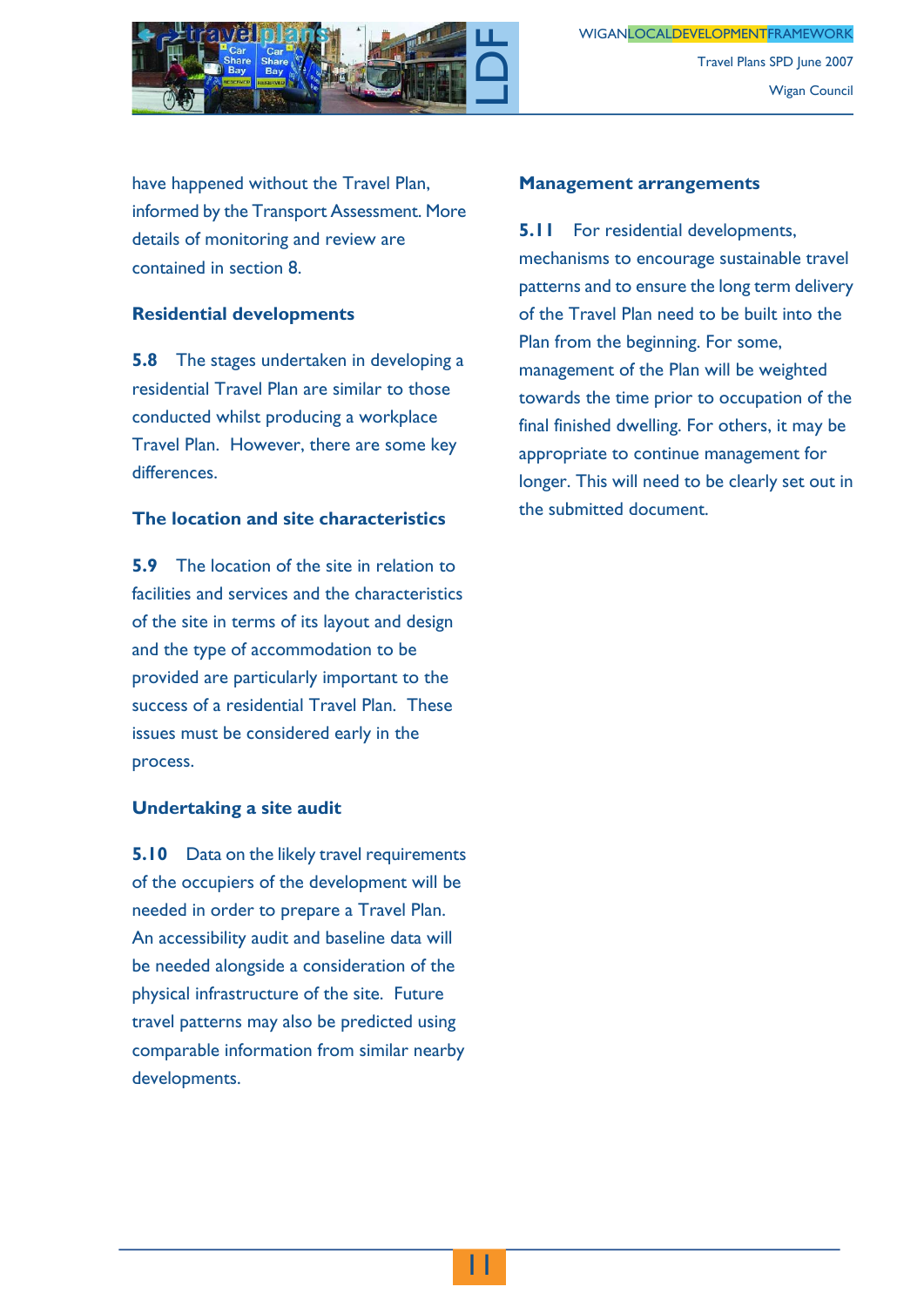Travel Plans SPD June 2007 Wigan Council



### **SIX**

## Minimum Travel Plan contents

**6.1** Both workplace and residential Travel Plans will comprise a package of measures

that can be usefully considered as a pyramid (see figure 6.1 below). Location underpins all aspects of the Travel Plan and as you rise through the levels there are various elements to consider; ensuring the site is as accessible as possible before you enter into promoting alternative ways of travelling.





#### **Evaluation**

**6.2** All Travel Plans will be evaluated against the **TRACES** evaluation criteria as summarised in Table 6.1.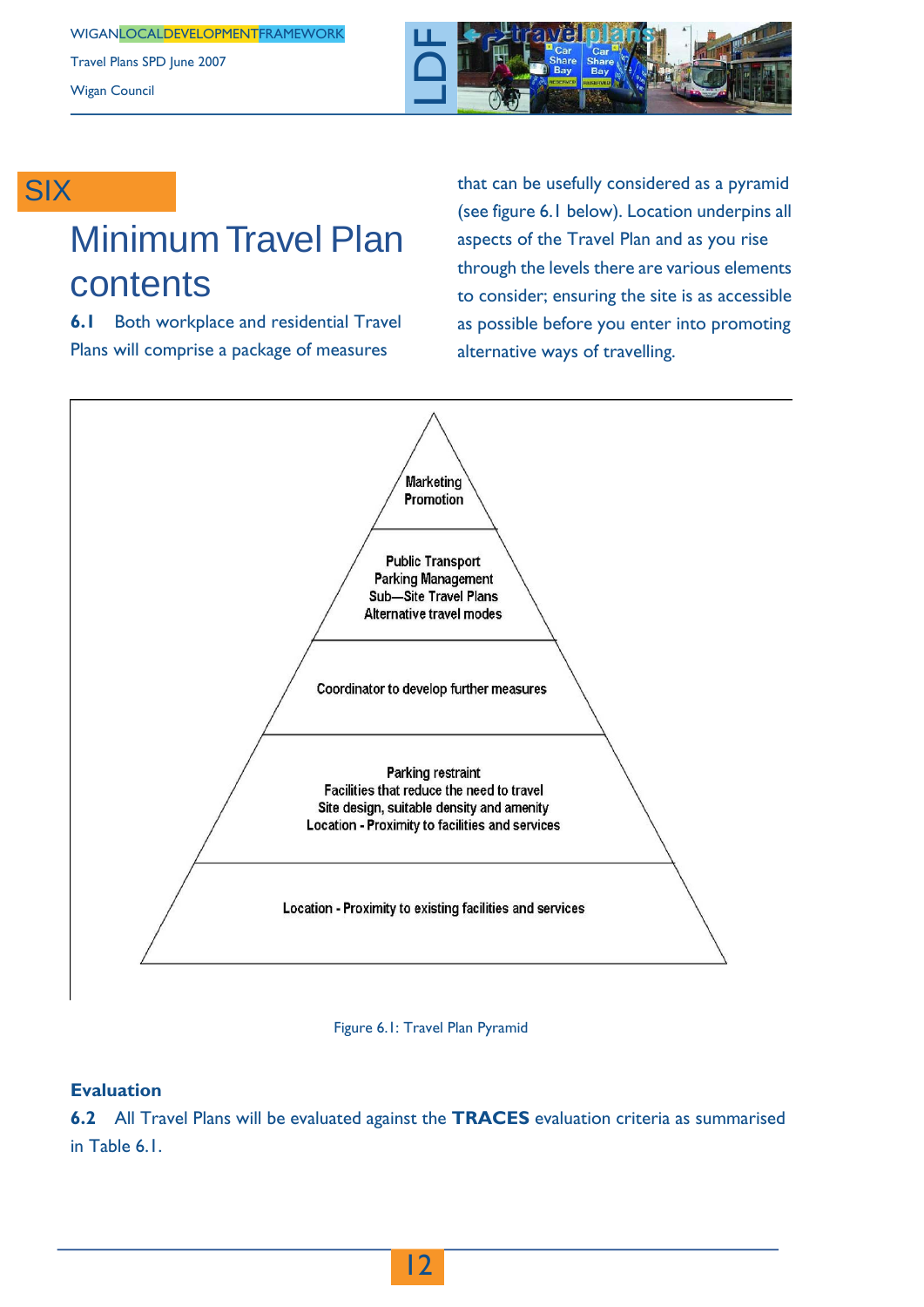WIGANLOCALDEVELOPMENTFRAMEWORK



Travel Plans SPD June 2007 Wigan Council

| т | <b>Transparent</b> | Plans should identify clearly which organisations are responsible for all<br>elements of the plan, where the financing will come from, and how<br>targets have been developed.                                                                                                                                        |
|---|--------------------|-----------------------------------------------------------------------------------------------------------------------------------------------------------------------------------------------------------------------------------------------------------------------------------------------------------------------|
| R | <b>Realistic</b>   | Plans should set realistic but stretching targets, which reflect<br>development plan and Local Transport Plan policies and the likely<br>make-up of new occupiers / residents. Targets should take account<br>of previous experience of people adopting sustainable transport choices<br>as a result of Travel Plans. |
| A | Achievable         | Plans should only include measures which developers and partners in<br>the process are capable of delivering and which are likely to have a<br>positive impact on travel behaviour.                                                                                                                                   |
| C | <b>Committed</b>   | A clear commitment is needed from the applicant / developer for the<br>implementation of the plan.                                                                                                                                                                                                                    |
| Е | <b>Enforceable</b> | The commitments established need to be enforceable by the Council<br>against a planning condition or a legal agreement. This demands<br>precision and clarity in the way measures are set out.                                                                                                                        |
| S | Sustainable        | Plans need to demonstrate how they will be managed in the longer<br>term. This includes specifying arrangements for the transition of<br>responsibility for the plan from the developer to the occupiers,<br>residents or other organisations and the continuing sources of funding<br>for the plan.                  |

Table 6.1: TRACES Evaluation Criteria

#### **WORKPLACES**

**6.3** Developers of workplaces should ensure that the final Travel Plan that they submit meets the following minimum standards (and should exceed them). The standards tie in with the Greater Manchester "On TRACK" Bronze Standard (Appendix C 'Useful documents and links').

#### **Background**

**6.4** This section should explain the site location, the numbers of people using the site (employees and visitors or residents) as well as the nature of work and hours of business. Data should also be included from the site audit and staff travel survey (noting general trends and the baseline modal split between travel modes).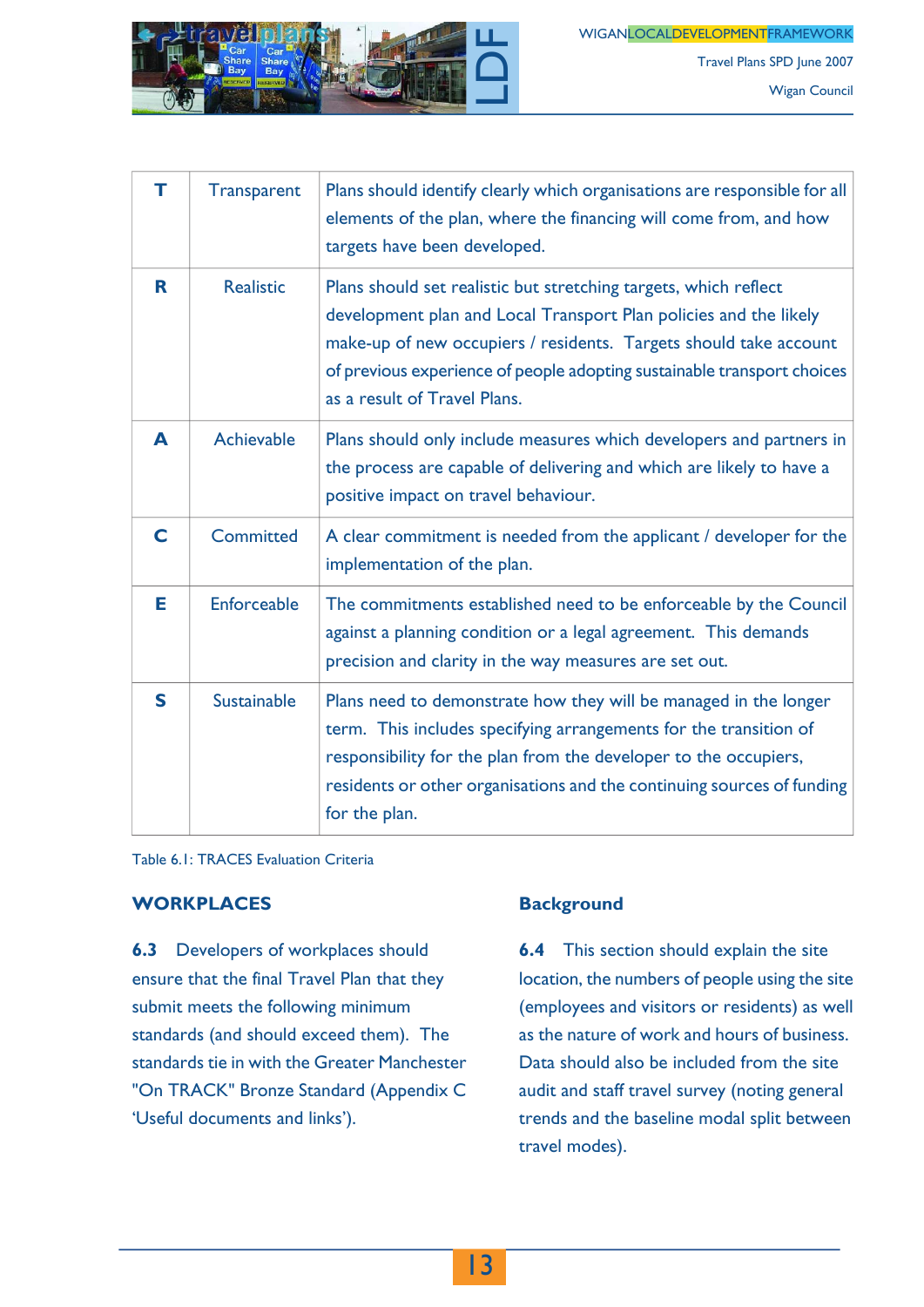

#### **Objectives**

**6.5** Firm objectives should be clearly stated.

#### **Targets**

**6.6** The setting of targets is essential. These need to be linked to the objectives and be SMART (Specific, Measurable, Achievable, Realistic and Time-related). There are two key types of relevant target:

- **Aims** considering modal share (for example, reduce the number of people driving to work alone by 10% of overall trips by April 2009); and
- **Actions** such as milestones (for example, make cycle training available for all employees by June 2010).

**6.7** Targets should be informed by the Transport Assessment and agreed with the Council.

**6.8** It is important to note that the Council reserves the right to remedy failure to achieve agreed targets and objectives.

#### **Measures**

**6.9** The Travel Plan has to outline what will be done in order to achieve the targets. This should be informed by the results of the site audit and staff travel survey. Further detail on the type of measures that could be included is noted in section 7. The most effective Travel Plans contain a mixture of both 'carrots' (incentives to use alternatives

to single occupancy car use) and 'sticks' (measures to discourage unnecessary use of the car). It is beneficial to introduce the incentives first.

#### **Action plan**

**6.10** The Travel Plan should outline **what** actions will be taken, **when** they will be delivered and **who** will be responsible for their delivery.

**6.11** It should also be recorded how the Travel Plan will be communicated and promoted to employees, visitors and others as appropriate.

#### **Monitoring**

**6.12** A clear monitoring regime needs to be included as part of the Travel Plan - see section 8. It will need to address to the following issues:

- When monitoring will take place
- The nature of the internal review process with the people responsible for conducting the review and submitting the progress plan to the Council clearly identified.
- The infrastructure (if any) required for  $\bullet$ monitoring.
- How progress towards achieving the targets and milestones will be reported
- How monitoring will inform any future reviews of the Travel Plan
- A commitment to independent assessment conforming to the UK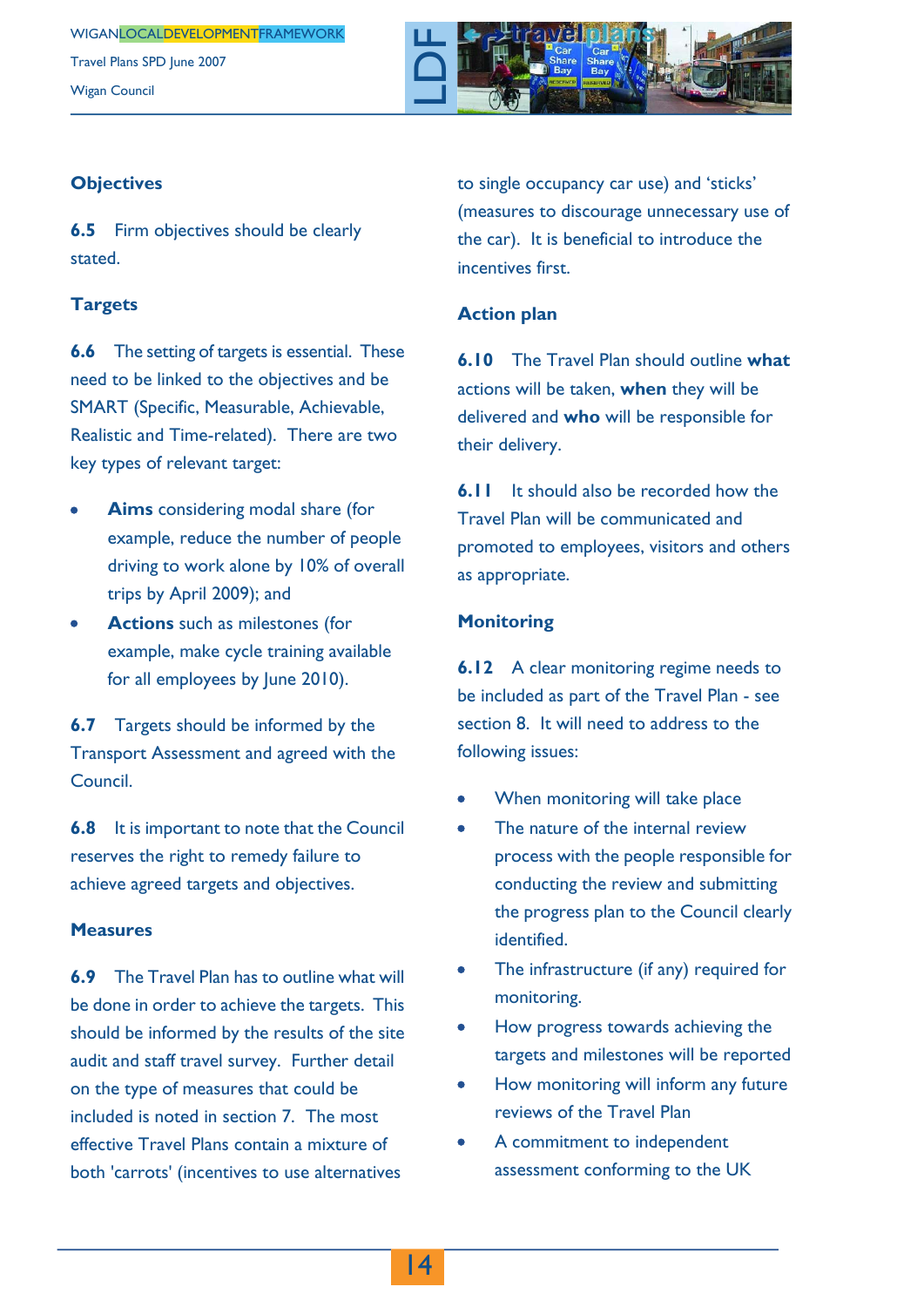

Travel Plans SPD June 2007 Wigan Council

Standard for Travel Plan Impacts (based on the TRICS system) and provision for the associated costs.

**6.13** The monitoring regime will need to be agreed with the Council for purposes of enforcement. For more details on enforcement, see Section 9.



Progress House in Wigan

#### **A named Travel Plan Co-ordinator**

**6.14** A Travel Plan Co-ordinator is essential for the implementation of a Travel Plan. They will be responsible for managing, delivering and promoting the Travel Plan, liaising with the Council and providing monitoring information when agreed. They will be an essential point of contact for employees / residents.

**6.15** The Travel Plan Co-ordinator must be of sufficient seniority to implement the action plan. The post does not necessarily need to be a new one – smaller organisations may be able to incorporate the responsibilities alongside other responsibilities of a post. However, larger organisations may need to establish a dedicated post.

**6.16** The Travel Plan must state how the post of Travel Plan Co-ordinator will be arranged. It should also state when the name and contact details of that person will be made known to the Council. The Council must also be informed of any changes to these details.

#### **Handover arrangements - where applicable**

**6.17** Where the developer is not the end user or will be passing on the site to a management organisation, details of those handover arrangements should be clearly identified.

#### **Standards**

**6.18** The government has developed a software programme for measuring the likely effectiveness of a Travel Plan. It is called the Travel Plan Evaluation Tool. As a minimum, workplace Travel Plans should achieve 45% on the Government's Travel Plan Evaluation Tool This is consistent with the "On TRACK" Greater Manchester Standards. Details of how to obtain this evaluation software are available in Section 10.

#### **RESIDENTIAL**

**6.19** The structure and content of residential Travel Plans should be the same as for workplace Travel Plans as far as it is relevant, but there are particular issues including: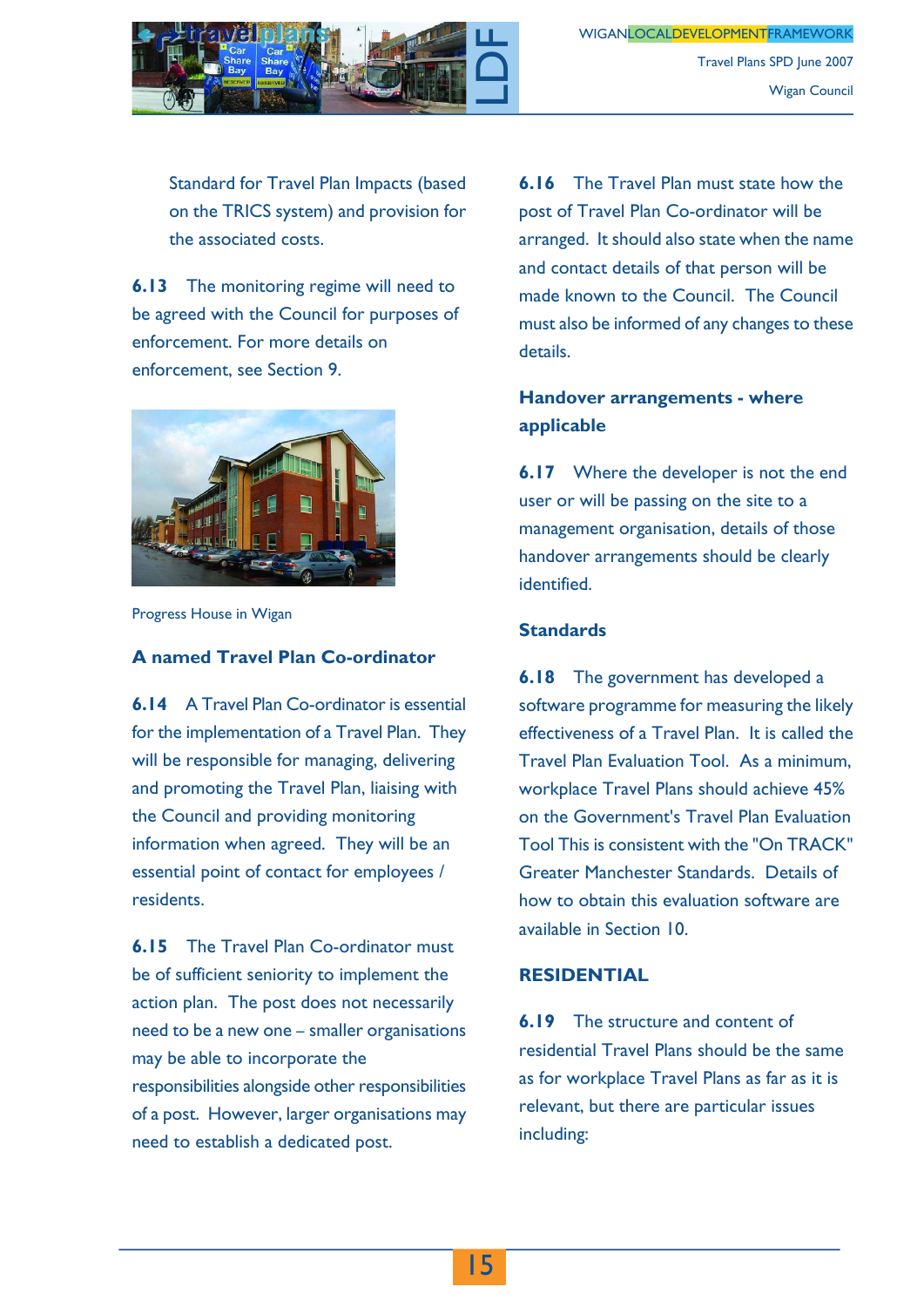

- The likelihood that the occupiers are unknown at the time the Travel Plan is prepared.
- The need to deal with trips to multiple destinations.
- The importance of incorporating demand management i.e. reducing the need to travel.
- The likelihood that there would be no single entity that could undertake future coordination and management of the Travel Plan, as would be the case for an institutional or office development.
- The need to incorporate the implementation of the Travel Plan into the design and marketing of the development and to prepare measures prior to occupation

#### **Objectives**

**6.20** Objectives should flow from the Transport Assessment and/or accessibility audit, and will emphasise the need to provide good access to a full range of services and facilities for residents of the development and to reduce the traffic generated by the development. The scale, type of residential and ownership/ tenancy arrangements will also inform the objectives.

**6.21** It is important to note that some of the objectives of residential Travel Plans will be best served by implementing measures before units/ dwellings are occupied.

#### **Targets**

**6.22** Targets will normally relate to milestones for the provision of infrastructure and facilities or marketing and awareness-raising in new households. If there are arrangements for ongoing management then modal share targets would be appropriate.

**6.23** The organisation/ management responsible for achieving any targets set for beyond occupation needs to be clearly set out in the Travel Plan including monitoring arrangements.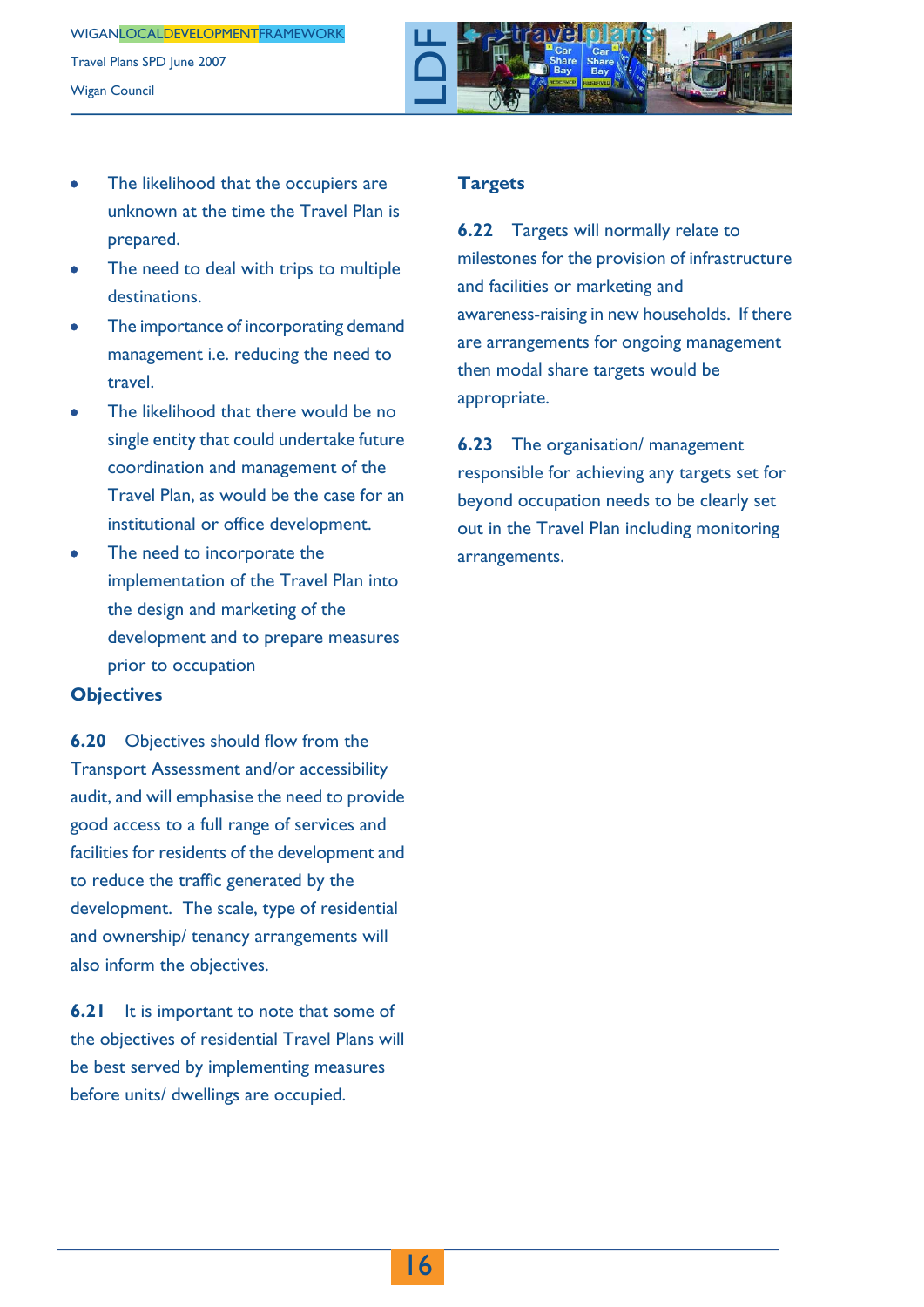

### **SEVEN**

### Summary of Travel Plan measures

**7.1** The following are examples of the types of measures that may be used in developing a Travel Plan. The lists are not prescriptive and not exhaustive. More details can be found in both the Council's own publications and in those published by the Department for Transport, details of which are contained in Appendix C 'Useful documents and links'.

#### **Workplaces Travel Plans**

**7.2** There should be a mixture of 'carrots' (incentives to use alternatives to single occupancy car use) and 'sticks' (measures to discourage unnecessary use of the car)

#### **Reducing the need to travel / alternative working practices**

- Compressed working week (such as a '9 day fortnight')
- Flexi-time
- Induction Travel Plan pack
- Provision of facilities on-site
- Publicise Travel Plan when recruiting
- Relocation packages
- Tele-conferencing / video-conferencing
- Tele-working/remote working/home working
- Use of local labour
- Providing on site-services such as a crèche, canteen or banking facilities

#### **7.3 Walking**

- Improved network maintenance
- Improved network provision
- Improved environment especially in relation to the Protected Species and Access for All Supplementary Planning Documents, to encourage non-motorised travel on site
- Promotional material and events
- Provision of personal alarms  $\bullet$
- Provision of shower/ change/ locker facilities
- Provision of umbrellas/ rainproof clothing
- Route maps
- Self-defence lessons for confidence
- Sign posting



Signposting in Wigan Town Centre

#### **7.4 Cycling**

- 'Bike Doctor' (maintenance provision) and other support, e.g. training
- Establish Bicycle User Group (BUG)
- Improved network maintenance
- Improved network provision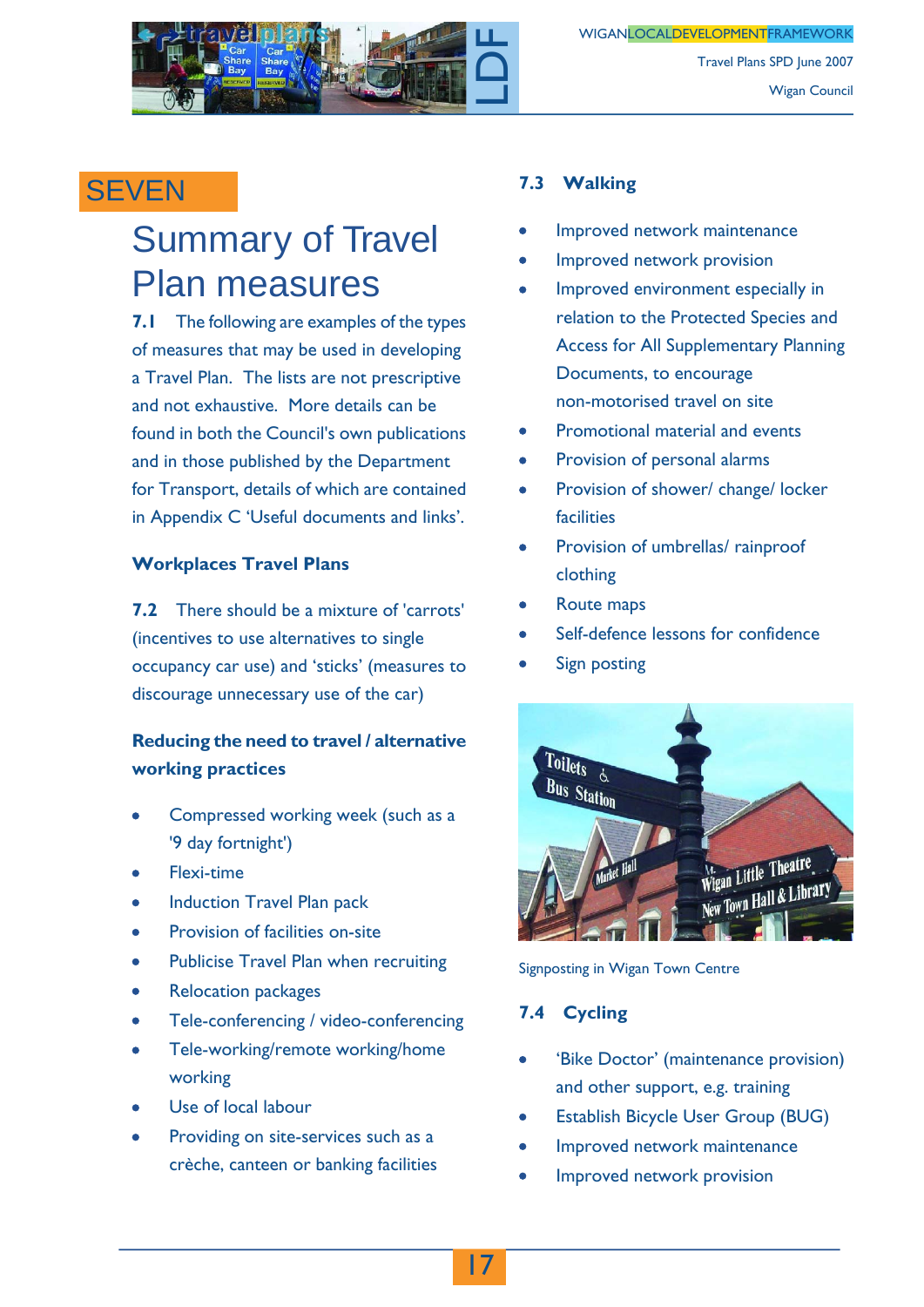

- Improved environment especially in relation to the Protected Species and Access for All Supplementary Planning Documents, to encourage non-motorised travel on site
- Interest-free loans or salary-sacrifice schemes to buy cycle/ equipment
- Introduce cycle mileage rates
- Possible discounts from local cycle shops
- Promotional material and events
- Provision of a pool of bikes for staff use
- Provision of secure cycle parking
- Provision of shower/ change/ locker facilities
- Route maps
- Sign posting



Bike Lockers

#### **7.5 Car sharing**

- Coffee clubs (to find car share partners)
- Free parking
- Guaranteed ride home in emergencies
- Match-finding database
- Promotional material and events
- Reserved parking spaces near to entrance



Car Share Bays

#### **7.6 Public transport**

- Discounted tickets
- Guaranteed ride home
- Improvements to existing services
- Improvements to waiting environment  $\bullet$
- Information provision
- Interest-free season ticket loans
- Personalised journey planning
- Promotional material and events
- Works buses/ shuttle buses

#### **7.7 Powered two wheelers**

- Interest free loans
- Provision of secure parking
- Provision of shower/ change/ locker facilities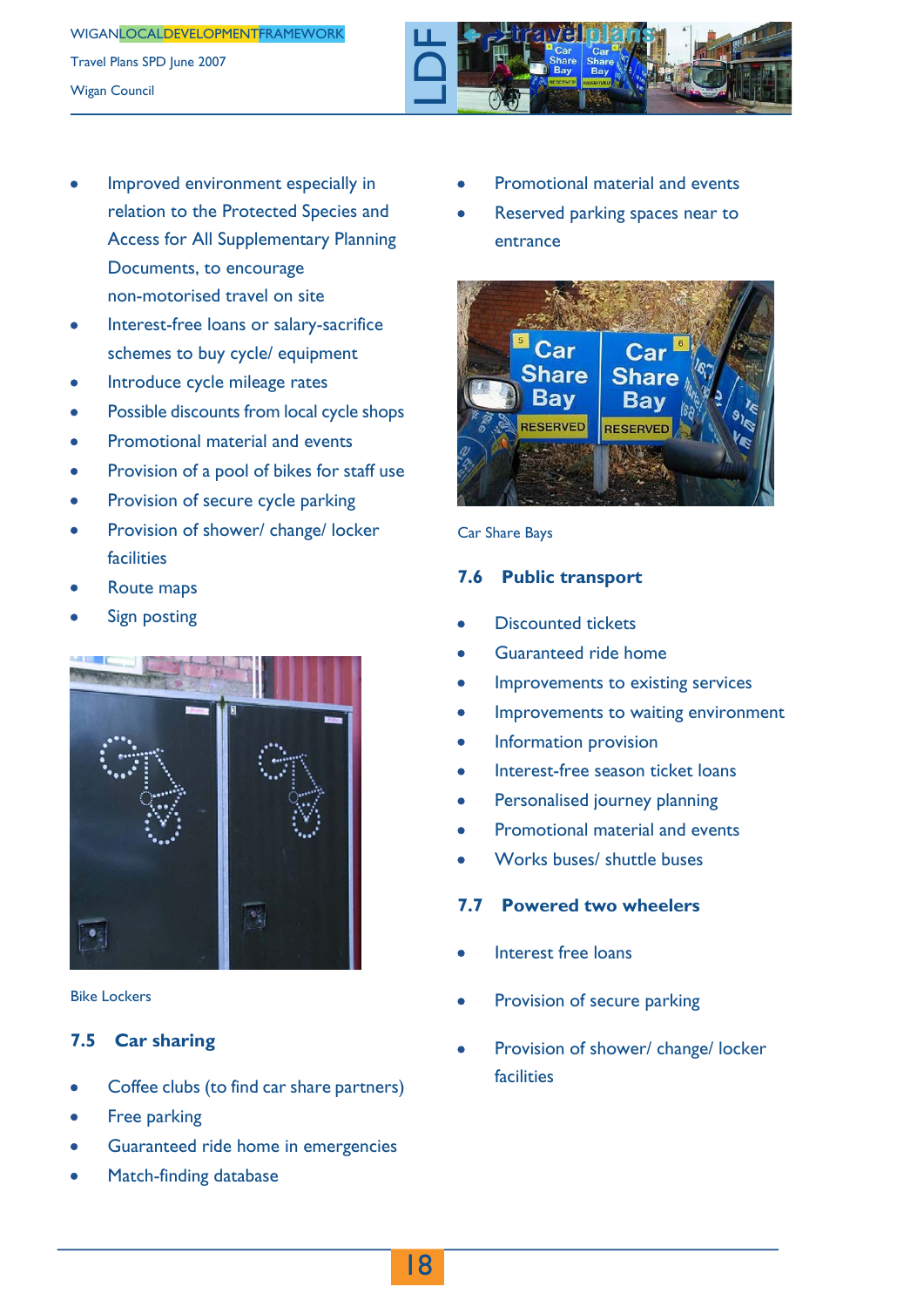

#### **7.8 Car park management**

- Fair and equitable parking permit allocation
- Car park charging (not annual so as not to 'lock' people into one travel mode)
- Car park exclusion zone (restricting provision to those living furthest away or with poorest public transport provision)
- Car park permit scheme
- Parking cash-out (cash allowance instead of a parking space)

#### **7.9 Fleet management**

- Driver training (to reduce fuel consumption and also increase safety)
- Pool car provision
- Reducing business mileage
- Review company car policy
- Reviewing mileage rates
- Route planning (to reduce mileage)
- Van pooling/drive share

#### **7.10 Fleet vehicles**

- Pool bikes
- Review company car policy
- Use of 'clean fuels'
- Use of efficient vehicles

#### **7.11 Deliveries**

- Rationalisation
- Use of local suppliers

#### **7.12 Residential Travel Plans**

There should be a combination of hard measures (design of the site and facilities provided) and softer measures (promotion of awareness-raising). Measures to support walking, cycling and public transport are especially important. There may also need to be a wider range of measures implemented in comparison to workplace Travel Plans.

#### **7.13 Site design**

- Adoption of 'Home Zone' principles and/or features
- Areas for 'social exchange', recreation, seating, play and biodiversity
- Improved environment especially in relation to the Protected Species and Access for All Supplementary Planning Documents, to encourage non-motorised travel in the area
- Bus routeing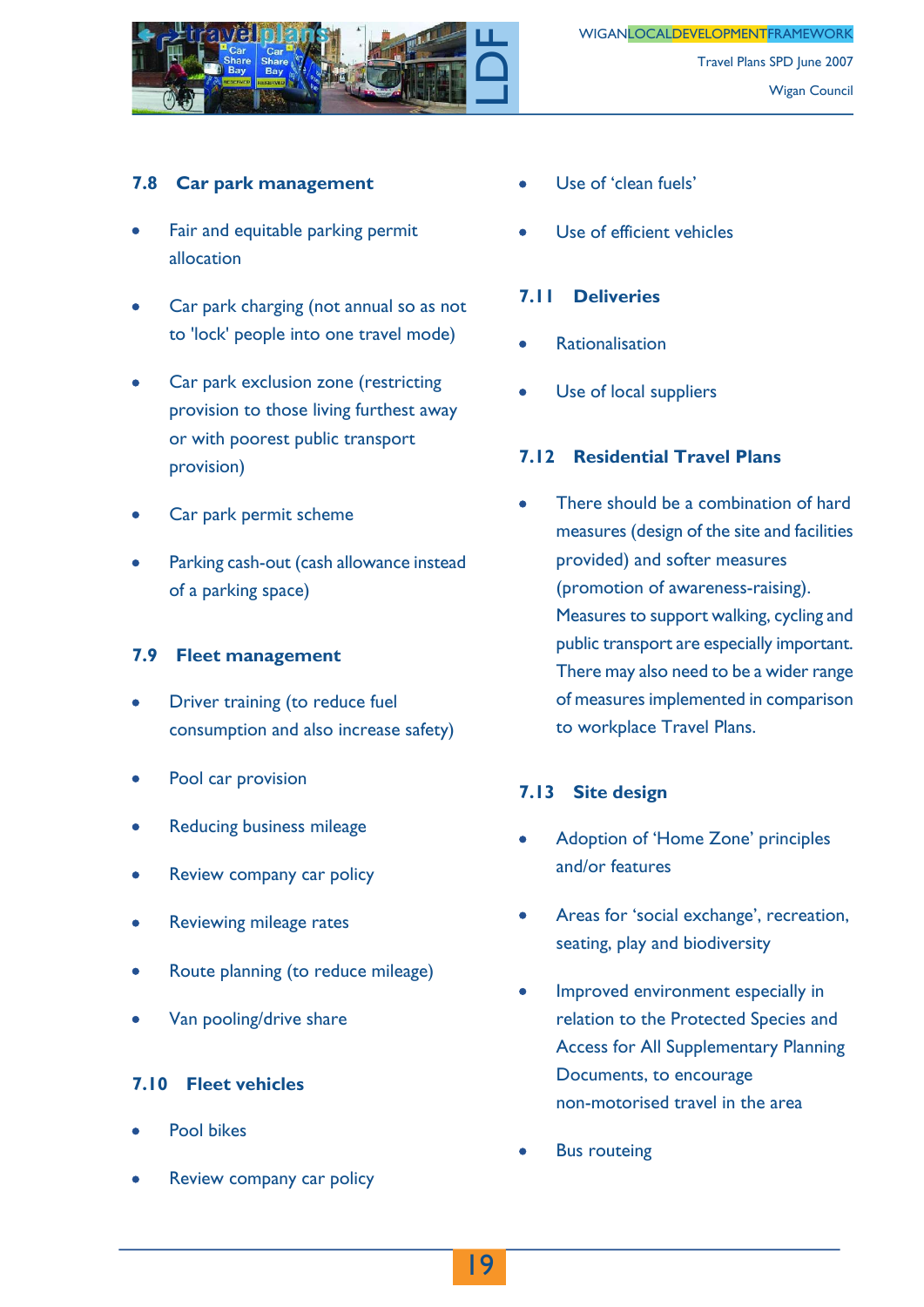

- Cycle parking
- Highway safety measures / traffic calming / pedestrian and cycling friendly infrastructure
- Minimise intrusion from parking
- Parking restraint (or potential for a car-free site)
- Permeability for pedestrians and cyclists
- Restrictions on car movements within the site
- Site speed limits

#### **7.14 Improvements to off-site access necessary to mitigate the adverse impacts of the development**

- Creation and enhancement of cycling and walking links
- Provision of off-site bus infrastructure / priority
- Road safety improvements

#### **7.15 Public transport Improvements**

- Facilities to improve interchange (e.g. cycle parking/ lockers at stations)
- New or enhanced public transport services

#### **7.16 Car club**

- Parking bays allocated
- Service established on site

#### **7.17 Other Services to support sustainable travel**

- Broadband access and provision of office space in dwellings
- Car share scheme
- Home delivery grocery service and refrigerated drop-off points on site

#### **7.18 Promotion and awareness raising**

- Bicycle User Group / 'buddy' scheme
- Community travel events
- Community travel forum
- Community travel notice board
- Community travel web site
- Cycle training
- Cycling / walking maps
- Free / discounted cycles and cycle equipment
- Free / discounted use of car club
- Free / discounted use of public transport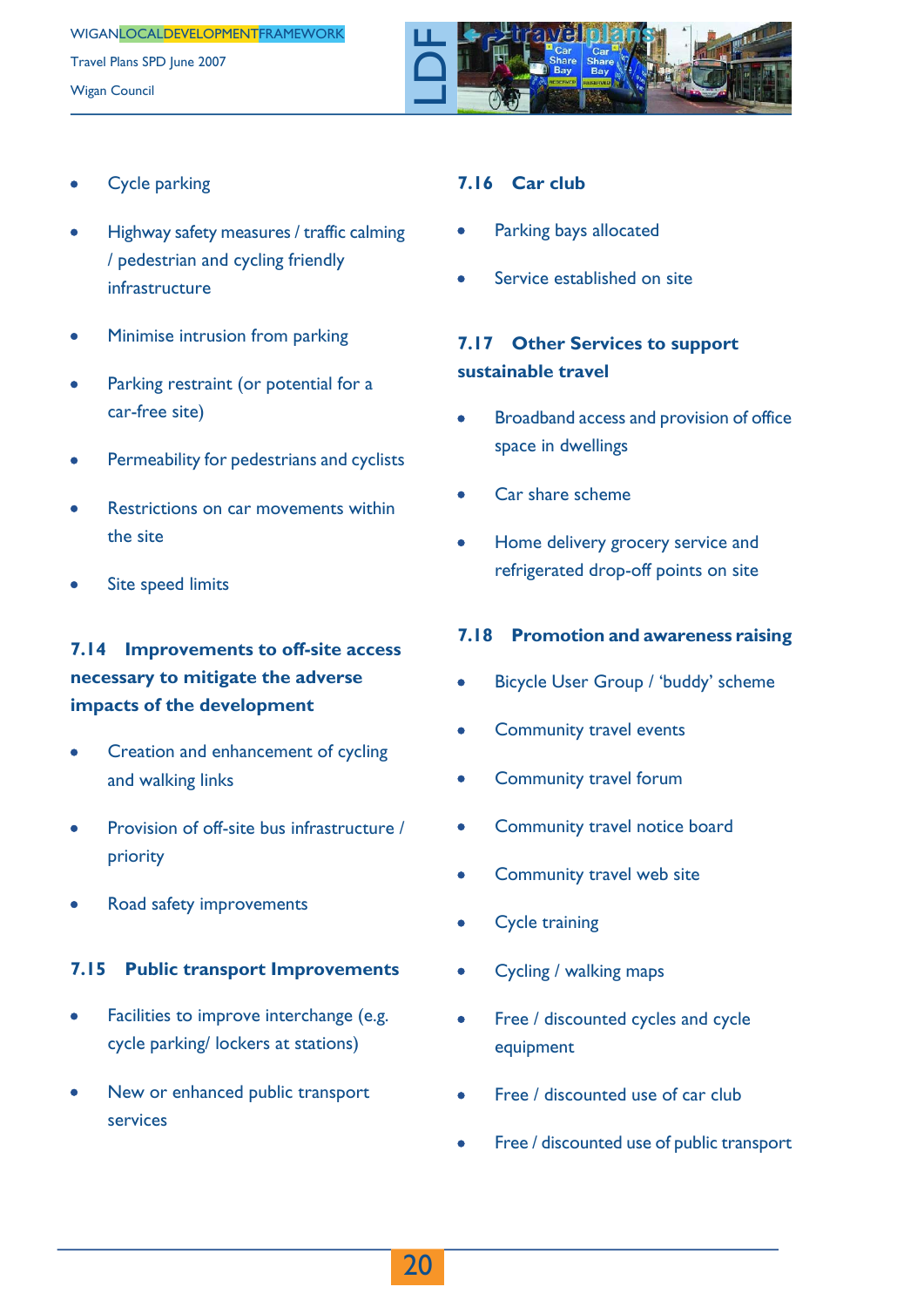WIGANLOCALDEVELOPMENTFRAMEWORK



Travel Plans SPD June 2007 Wigan Council

- Induction sessions for new households and follow up visits
- Information about access to services and  $\bullet$ facilities
- Personal travel advice
- Public transport information ò
- Travel 'welcome packs'  $\bullet$
- Travel Plan training for sales/ marketing staff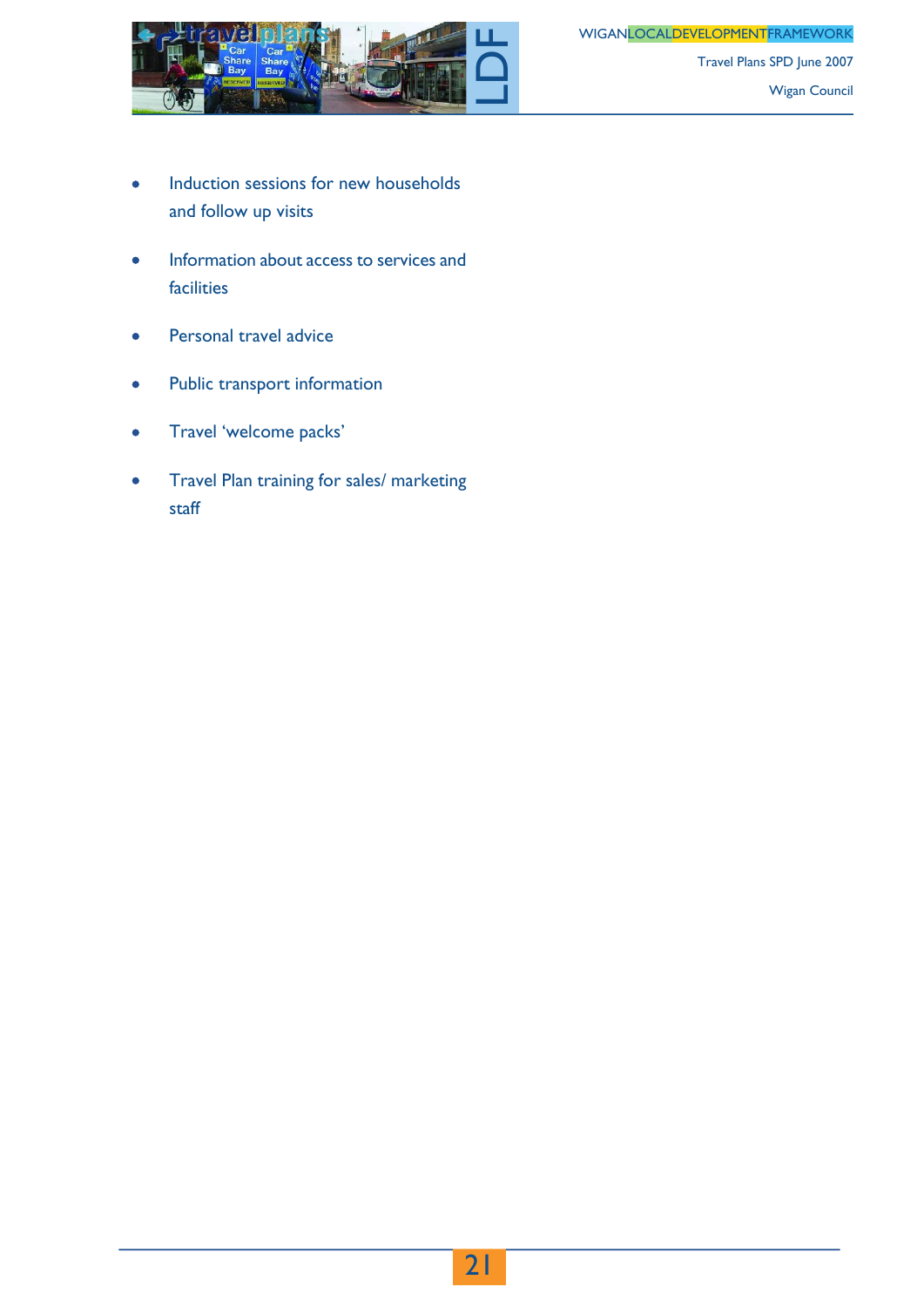

### **EIGHT**

### **Monitoring**

**8.1** Effective monitoring is critical in determining the success of a Travel Plan, especially when targets have been agreed for the proportion of trips by different forms of travel.

**8.2** It is appropriate to split monitoring up into three separate categories:

- **Supervision** this is conducted by the Council to ensure that sites where Travel Plans are being developed are implementing them.
- **Review** an internal process conducted by the organisation responsible for the Travel Plan to manage and monitor progress.
- **Assessment** independent analysis of the Travel Plan to ensure trip rate and targets for different forms of travel are being met.

#### **Supervision**

**8.3** The Council will be responsible for the general supervision of Travel Plans within the borough. In particular, it will seek to ensure that when a Travel Plan is required, it is provided and delivered in accordance with this document.

**8.4** The Council will charge for this supervision element of monitoring a Travel Plan required as part of planning permission. The Council will levy a commuted sum of

£2,500 per Travel Plan (£500 for each of the first five years). This is aside from any other sums payable for assessment (see paragraph 8.10) and other sums agreed for infrastructure, services and amenities.

**8.5** This will contribute towards the cost of recording the monitoring details, providing Geographic Information System (GIS) data, producing reports, identifying key areas for improvement and enabling better partnership working across the borough.

**8.6** The Council is introducing Travel Plan management and monitoring software (called 'iTRACE') that will be available for developers and contributions will go towards its ongoing provision.

**8.7** The Council will also be responsible for initiating remedial action from the organisation responsible should targets not be met, as identified in the independent assessment (see paragraph 8.11).

#### **Review**

**8.8** The organisation responsible for the Travel Plan should conduct a review process that includes annual travel surveys and analysis of other data (eg cycle locker use, car park use and so on) to ensure they are implementing the Travel Plan effectively.

**8.9** An annual progress report should be submitted to the Council's Travel Plan Co-ordinator as set out in the Travel Plan and required under the terms of the planning permission, usually for five years from first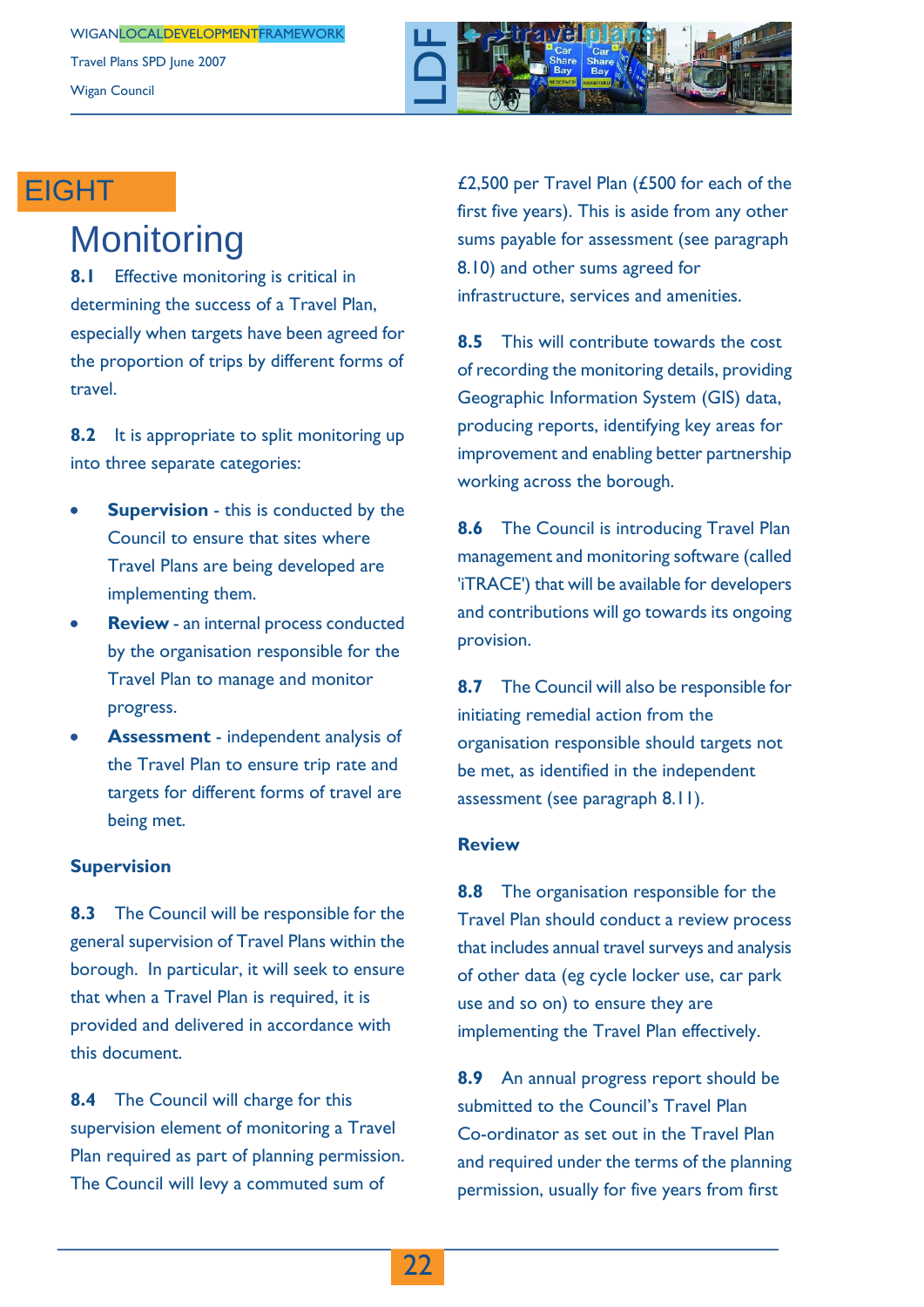WIGANLOCALDEVELOPMENTFRAMEWORK



Wigan Council

Travel Plans SPD June 2007

occupation. As a minimum, this should contain recent information on the share of each form of travel to and from the site, but could include information on the use of measures implemented in the Travel Plan, for example the number of discount bus passes sold.

#### **Assessment**

**8.10** Independent analysis of trip rates and modal split targets to the UK Standard for Measuring Travel Plan Impacts (based on the TRICS system), will be conducted on a regular basis - usually either every 3 or 5 years - for the lifetime of the development, funded by the organisation responsible for the Travel Plan.

**8.11** If, during the course of implementing a Travel Plan, there is disagreement between the occupier and the Council over whether targets are being met then an arbitrator shall be approached. The arbitrator should be competent in legal matters and acceptable to both parties. The outcome of any arbitration shall be binding to both parties.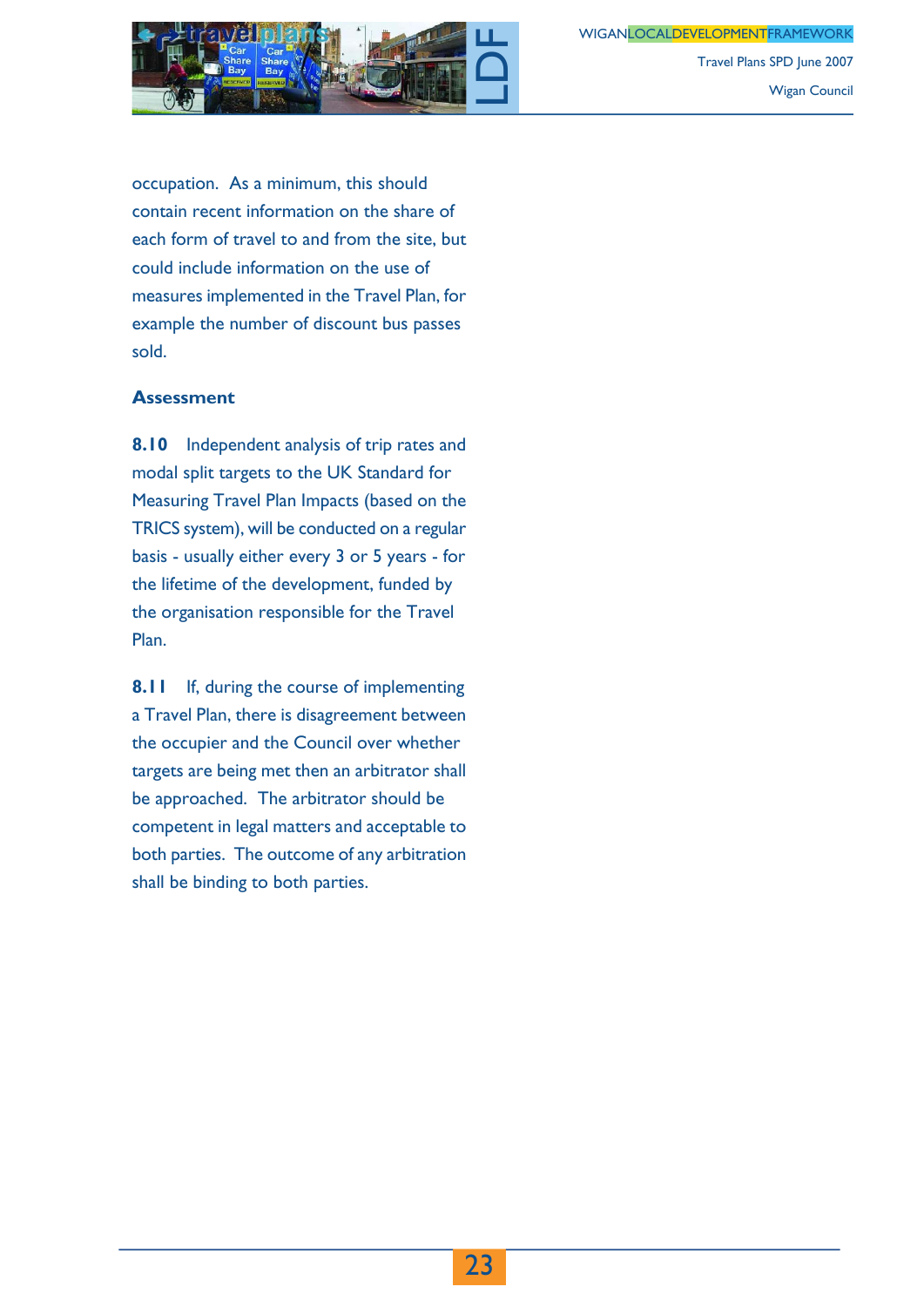Travel Plans SPD June 2007 Wigan Council



### NINE

## Securing the Travel Plan

#### **Planning Conditions and Legal Agreements**

**9.1** The Council will normally seek to secure a Travel Plan by the use of a planning condition. Measures for implementation before the site is occupied can also be secured in such a way. However, in some circumstances such as for speculative development, a legal agreement may be sought. The Council will also be open to a unilateral undertaking from the applicant.

**9.2** Whatever article is used to secure the Travel Plan, the monitoring and review process needs to be clearly defined. This will include the commitment to funding ongoing assessment conforming to the UK Standard for Measuring Travel Plan Impacts (based on the TRICS system).

**9.3** Progress during the pre-application stage will be continually monitored by reference to the score achieved using the Government's Travel Plan Evaluation Tool. This will help inform the Council's choice of article to secure the Travel Plan.

**9.4** Any financial contribution will be decided through negotiation between the developer and the Council and be related directly to the Travel Plan.

#### **Remedies**

**9.5** Any failure to deliver agreed measures and / or outcomes will need to be remedied. This might be achieved through a number of forms:

- Payments to the Council to implement previously agreed measures or take other actions to achieve the agreed outcome.
- A commitment to implement agreed alternative measures.
- Specified change in the way that the site is used in order to achieve a previously agreed outcome.

**9.6** If a condition is used to secure the Travel Plan, the Council can seek to enforce that condition to ensure that it is complied with.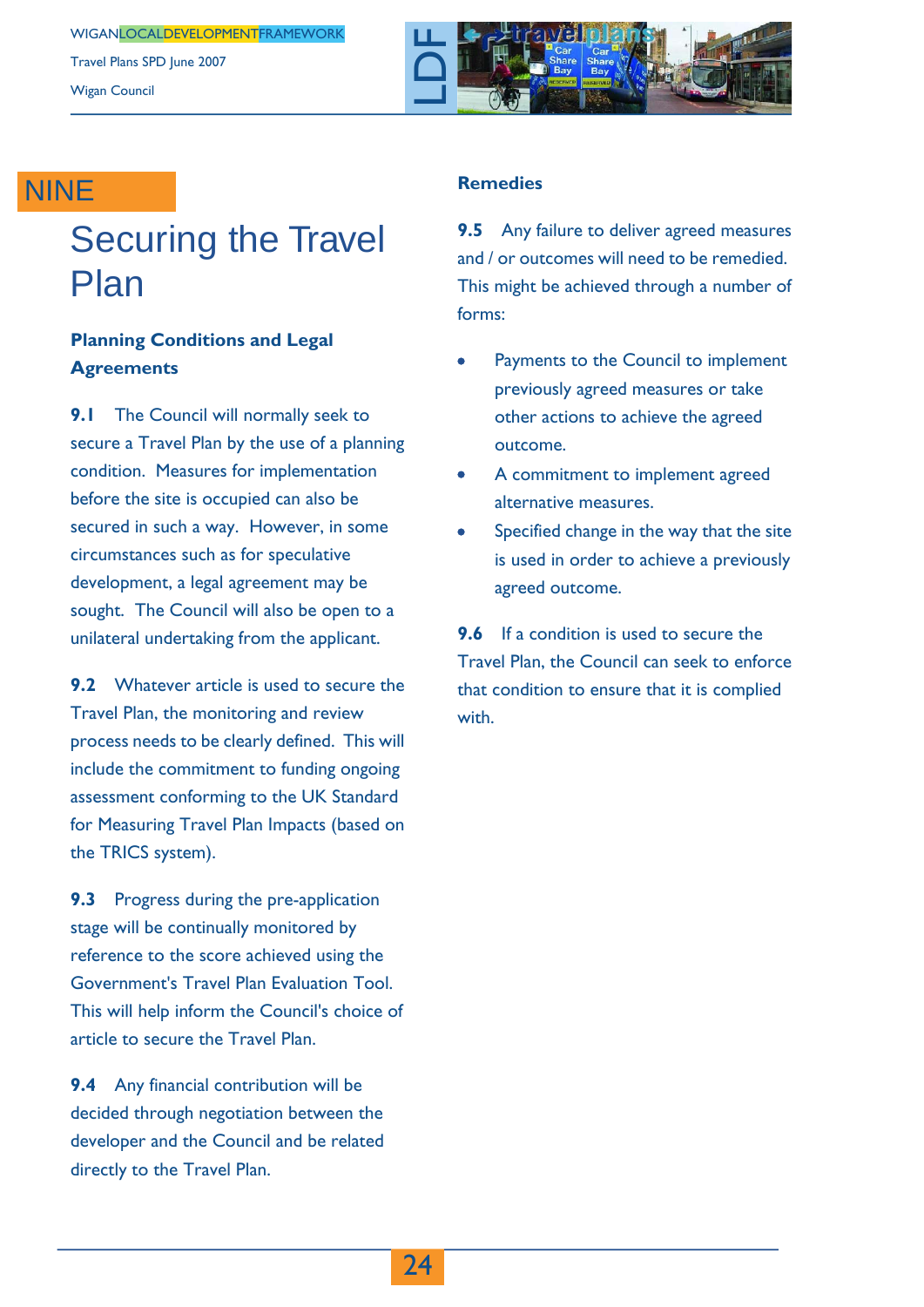

Travel Plans SPD June 2007 Wigan Council

### Appendix A

## Travel Plans Policy in the Unitary Development Plan

#### **Policy A1B Travel Plans**

**A Travel Plan will be required alongside planning applications for new development or change of use that would:-**

- **a. generate significant volumes of traffic; or**
- **b. generate traffic that would create or exacerbate an existing local traffic problem; or**
- **c. generate traffic in an area where there are existing or proposed initiatives to reduce road traffic and/or promote walking, cycling or public transport; or**
- d. **significantly increase traffic in an Air Quality Management Area (AQMA) or other area of poor air quality such that an AQMA might need to be declared**.

Travel Plans are an important component of our overall transport objectives and Government policy is that businesses, schools, hospitals and Councils should produce their own Plans. Wigan Council is producing a Travel Plan for its employees and is progressing a programme of Travel Plans for schools.

A Travel Plan should address:-

- a. a reduction in car use, particularly single occupancy car use, and an increase in walking, cycling and public transport for access to the development;
- b. a reduction in the impact of traffic arising from the development; and
- c. safe pedestrian and cyclist access.

The Government has defined a range of size thresholds (gross floorspace) for new developments above which a Travel Plan will automatically be required:-

- i. retail, cinemas and conference facilities and other indoor leisure developments over 1,000 square metres;
- ii. offices, other Class B1 employment uses and further education developments over 2,500 square metres;
- iii. stadia with more than 1,500 seats.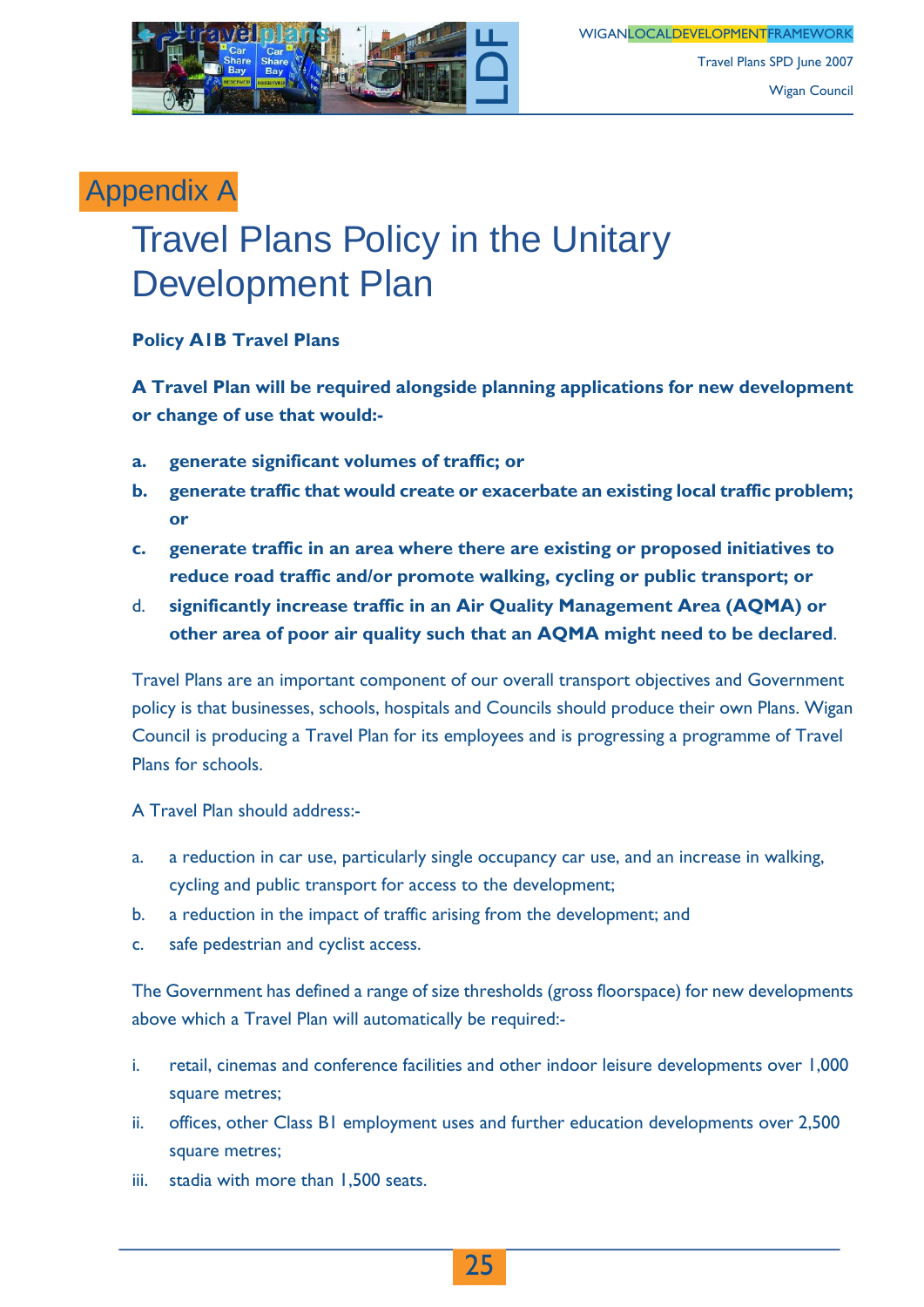WIGANLOCALDEVELOPMENTFRAMEWORK Travel Plans SPD June 2007

Wigan Council



As noted above under Policy A1A, the need for a Travel Plan will often arise from a Transport Assessment . Pollution, including Air Quality Management Areas, is covered by Policy EV1B.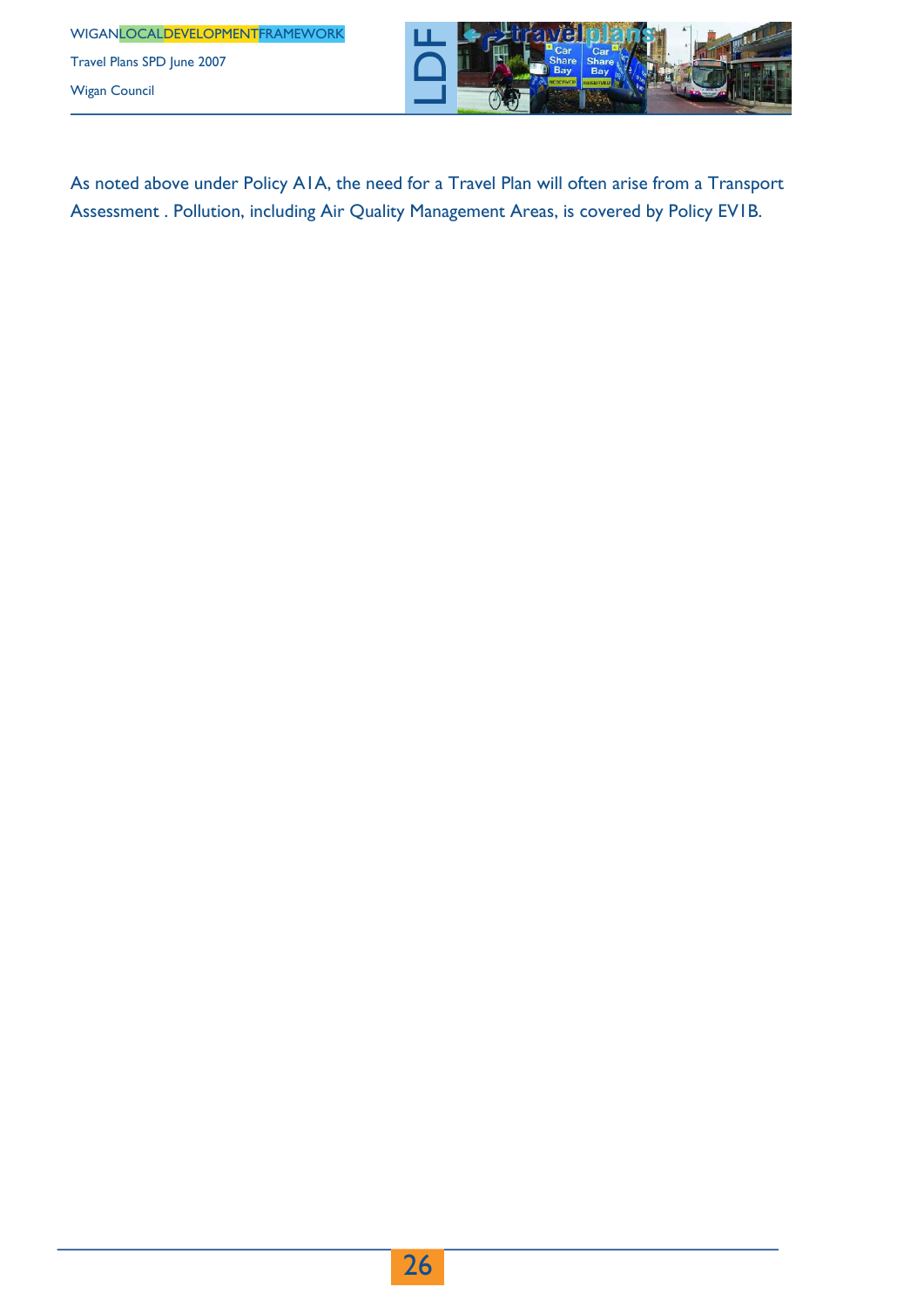

Travel Plans SPD June 2007 Wigan Council

### Appendix B

## Travel Plan thresholds for development

The following thresholds are in keeping with the Guidance on Transport Assessment, as issued by the DfT in March 2007. Should the thresholds change in any future guidance, the Council will apply the revised standards to this Supplementary Planning Document.

| <b>Development/</b><br><b>Change of use</b><br>category    | <b>Description of development</b>                                                                                                                                                                                                                                                                         | <b>Unit</b>                | <b>Threshold</b> |
|------------------------------------------------------------|-----------------------------------------------------------------------------------------------------------------------------------------------------------------------------------------------------------------------------------------------------------------------------------------------------------|----------------------------|------------------|
| <b>Al Food retail</b>                                      | Retail sale of food to the public - food<br>superstores, supermarkets, convenience<br>food stores.                                                                                                                                                                                                        | <b>Gross Floor</b><br>Area | $> 800$ sq m     |
| <b>AI Non-food</b><br>retail                               | Retail sale of non-food goods to the public;<br>but includes sandwich bars - sandwiches or<br>other cold food purchased and consumed<br>off the premises; internet cafés.                                                                                                                                 | <b>Gross Floor</b><br>Area | $> 1500$ sq m    |
| <b>A2 Financial and</b><br>professional<br><b>services</b> | Financial services - banks, building societies<br>and bureaux de change, professional<br>services (other than health or medical<br>services) - estate agents and employment<br>agencies, other services - betting shops,<br>principally where services are provided to<br>visiting members of the public. | <b>Gross Floor</b><br>Area | $> 2500$ sq m    |
| <b>A3 Restaurants</b><br>and cafes                         | Restaurants and cafés - use for the sale of<br>food for consumption on the premises,<br>excludes internet cafés (now A1).                                                                                                                                                                                 | <b>Gross Floor</b><br>Area | $> 2500$ sq m    |
| <b>A4 Drinking</b><br>establishments                       | Use as a public house, wine-bar or other<br>drinking establishment.                                                                                                                                                                                                                                       | <b>Gross Floor</b><br>Area | $>600$ sq m      |
| <b>A5 Hot food</b><br>takeaway                             | Use for the sale of hot food consumption<br>on or off the premises.                                                                                                                                                                                                                                       | <b>Gross Floor</b><br>Area | >500 sq m        |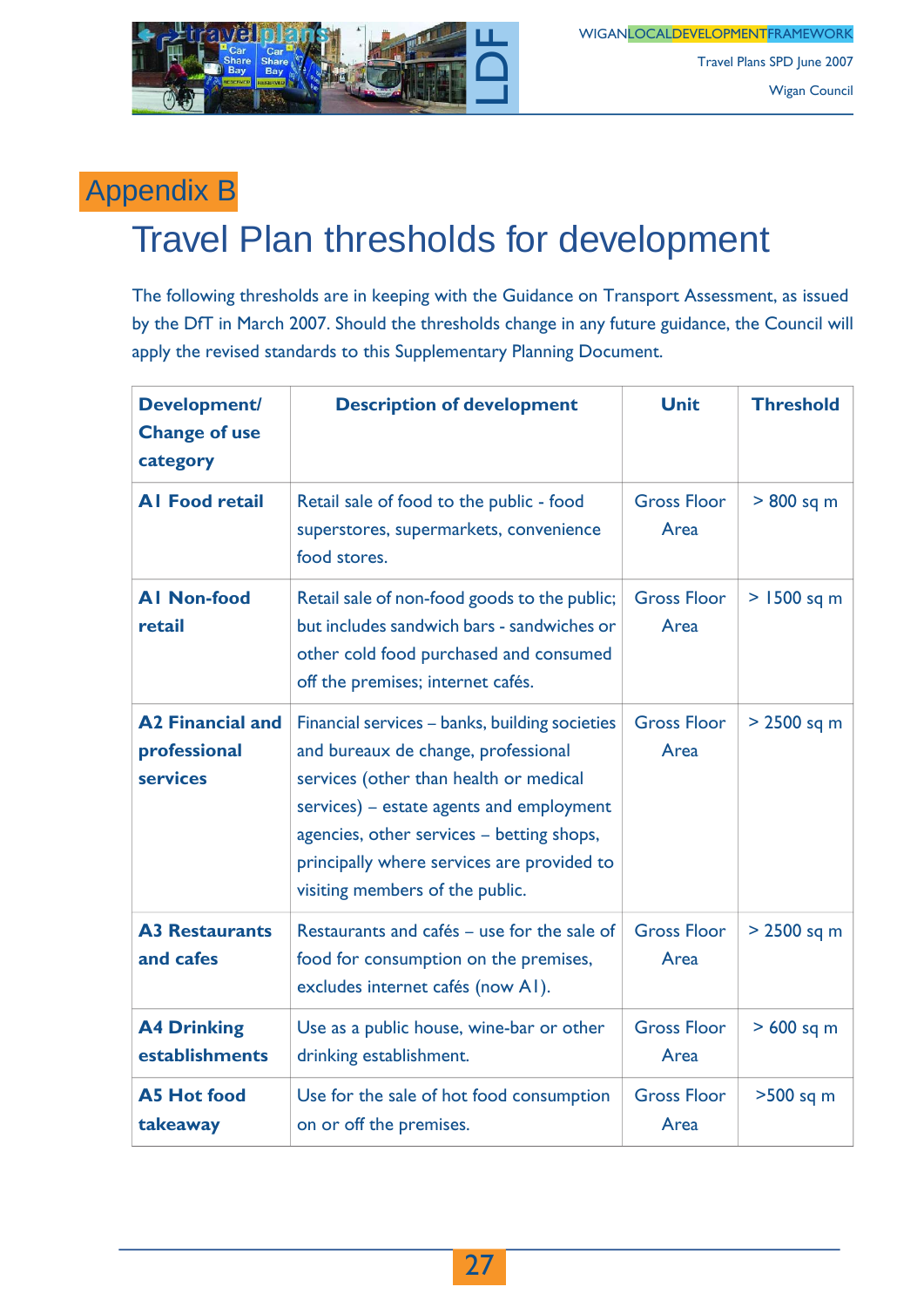Travel Plans SPD June 2007

Wigan Council



| <b>Development/</b><br><b>Change of use</b><br>category                           | <b>Description of development</b>                                                                                                                                         | <b>Unit</b>                     | <b>Threshold</b>   |
|-----------------------------------------------------------------------------------|---------------------------------------------------------------------------------------------------------------------------------------------------------------------------|---------------------------------|--------------------|
| <b>BI</b> Business                                                                | a) Offices other than within Class A2<br>(financial and professional services) b)<br><b>Research and development -</b><br>laboratories, studios c) Light industry         | <b>Gross Floor</b><br>Area      | >2500 sq m         |
| <b>B2 General</b><br><b>Industrial</b>                                            | General industry (other than classified as<br>in B1), The former 'special industrial' use<br>classes, B3 - B7, are now all encompassed<br>in the B <sub>2</sub> use class | <b>Gross Floor</b><br>Area      | > 4000 sq m        |
| <b>B8 Storage or</b><br>distribution                                              | Storage or distribution centres - wholesale<br>warehouses, distribution centres and<br>repositories.                                                                      | <b>Gross Floor</b><br>Area      | > 5000 sq m        |
| <b>CI Hotels</b>                                                                  | Hotels, boarding houses and guest houses,<br>development falls within this class if 'no<br>significant element of care is provided'.                                      | <b>Bedrooms</b>                 | > 100<br>bedrooms  |
| <b>C<sub>2</sub></b> Residential<br>institutions -<br>hospitals, nursing<br>homes | Used for the provision of residential<br>accommodation and care to people in need<br>of care.                                                                             | <b>Beds</b>                     | $> 50$ beds        |
| <b>C2 Residential</b><br>institutions -<br>residential<br>education               | Boarding schools and training centres.                                                                                                                                    | <b>Students</b>                 | > 150<br>students  |
| <b>C<sub>2</sub></b> Residential<br>institutions -<br>institutional<br>hostels    | Homeless shelters, accommodation for<br>people with learning difficulties and people<br>on probation.                                                                     | <b>Residents</b>                | > 400<br>residents |
| <b>C3 Dwelling</b><br>houses                                                      | Dwellings for individuals, families of not<br>more than six people living together as a<br>single household. Not more than six people                                     | <b>Dwelling</b><br><b>Units</b> | $> 80$ units       |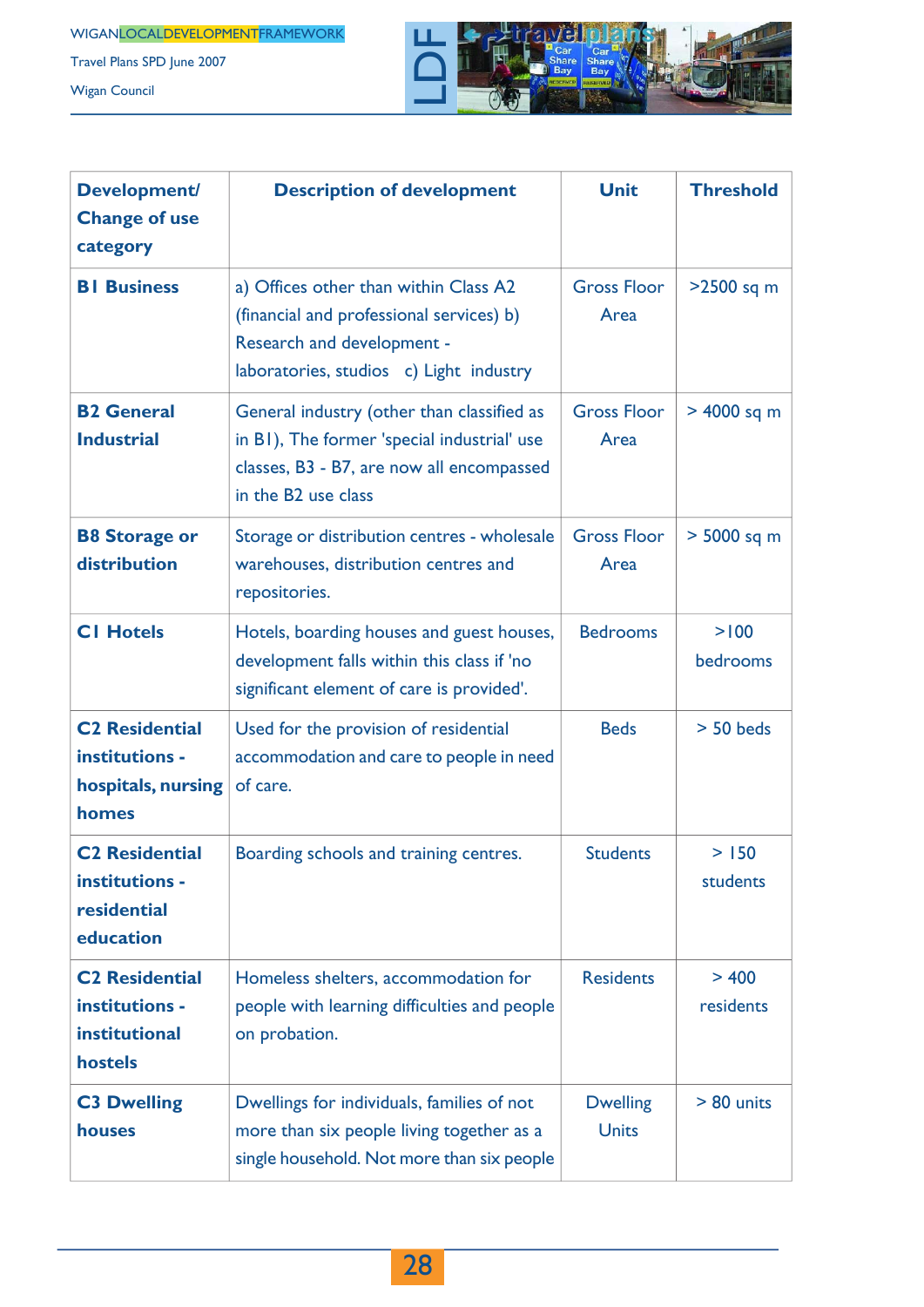

Wigan Council

Travel Plans SPD June 2007

| <b>Development/</b><br><b>Change of use</b><br>category | <b>Description of development</b>                                                                                                                                                                                                                                                                                                                                                          | <b>Unit</b>                | <b>Threshold</b>                             |
|---------------------------------------------------------|--------------------------------------------------------------------------------------------------------------------------------------------------------------------------------------------------------------------------------------------------------------------------------------------------------------------------------------------------------------------------------------------|----------------------------|----------------------------------------------|
|                                                         | living together includes - students or young<br>people sharing a dwelling and small group<br>homes for disabled or handicapped people<br>living together in the community.                                                                                                                                                                                                                 |                            |                                              |
| DI<br><b>Non-residential</b><br><b>institutions</b>     | Medical and health services - clinics and<br>health centres, crèches, day nurseries, day<br>centres and consulting rooms (no attached<br>to the consultant's or doctor's house),<br>museums, public libraries, art galleries,<br>exhibition halls, non-residential education<br>and training centres, places of worship,<br>religious instruction and church halls.                        | <b>Gross Floor</b><br>Area | $> 1000$ sq m                                |
| D <sub>2</sub> Assembly &<br><b>Leisure</b>             | Cinemas, dance and concert halls, sports<br>halls, swimming baths, skating rinks,<br>gymnasiums, bingo halls and casinos, other<br>indoor and outdoor sports and leisure uses<br>not involving motorised vehicles or firearms                                                                                                                                                              | <b>Gross Floor</b><br>Area | $>1500$ sq m                                 |
| <b>Others</b>                                           | For example: stadium, retail warehouse<br>clubs, amusement arcades, launderettes,<br>petrol filling stations, taxi businesses,<br>car/vehicle hire businesses and the selling<br>and displaying of motor vehicles, nightclubs,<br>theatres, hostels, builders' yards, garden<br>centres, POs, travel and ticket agencies,<br>hairdressers, funeral directors, hire shops,<br>dry cleaners. |                            | Dealt with on<br>an individual<br>case basis |

Table B.1: Travel Plan thresholds for development

Other considerations that may precipitate a Travel Plan: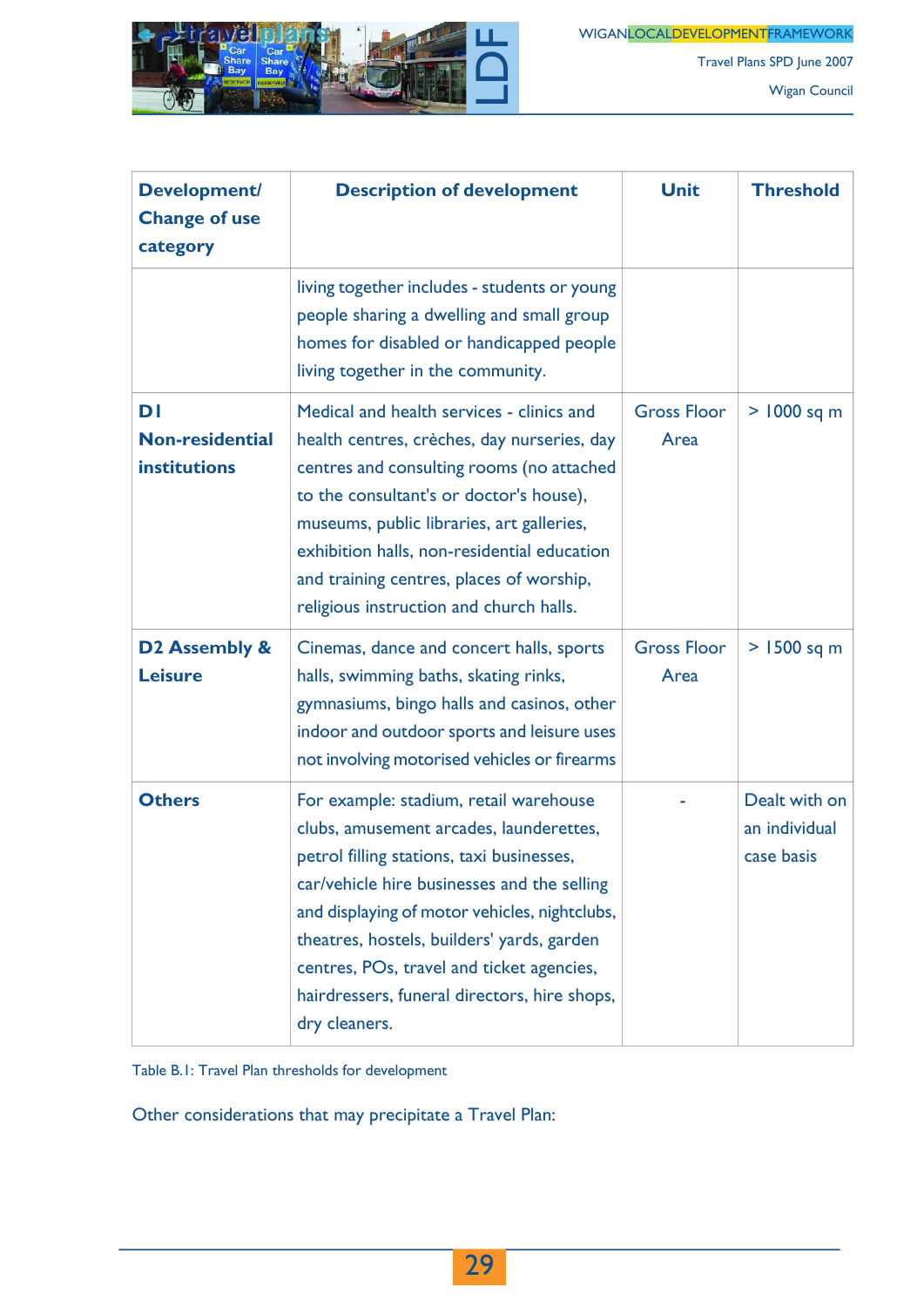

- Any development that is not in conformity with the adopted development plan
- Any development that is likely to increase accidents or conflicts among motorised users and non-motorised users, particularly vulnerable road users such as children, disabled or elderly people.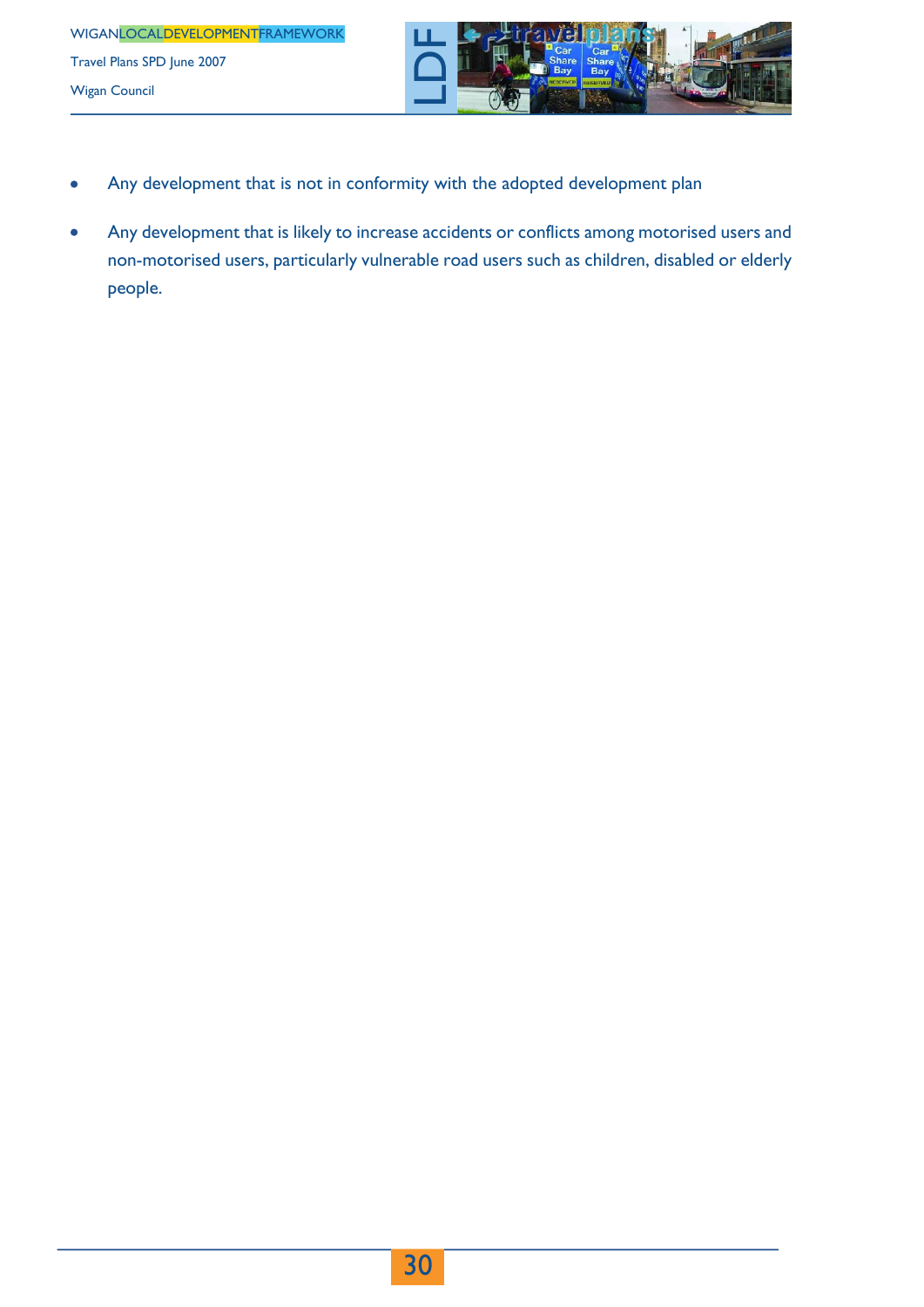

Wigan Council

Travel Plans SPD June 2007

## Appendix C

## Useful documents and links

#### **Useful Links**

| <b>Link</b>                                               | <b>Content</b>                                                                                                                          | <b>Website</b>             |
|-----------------------------------------------------------|-----------------------------------------------------------------------------------------------------------------------------------------|----------------------------|
| <b>Greater Manchester Local</b><br><b>Transport Plan</b>  | Details of the five year<br>programme for improving the<br>transport system, air quality<br>and accessibility in Greater<br>Manchester. | www.gmltp.co.uk            |
| <b>Greater Manchester Travel</b><br><b>Plans</b>          | <b>Advice on Travel Plans in</b><br><b>Greater Manchester including</b><br>On Track standards as<br>mentioned in Section 6.             | www.travelplans.org.uk     |
| <b>CarShare GM</b>                                        | <b>Greater Manchester Car</b><br><b>Sharing Website</b>                                                                                 | www.carsharegm.com         |
| <b>Department for Transport</b>                           | Government department<br>overseeing all aspects of<br>transport policy and practice<br>in the UK                                        | www.dft.gov.uk             |
| <b>Department for Communities</b><br>and Local Government | Government department<br>overseeing housing, local<br>government, planning and<br>regeneration.                                         | www.communities.gov.uk     |
| <b>Transport Energy</b>                                   | Help, advice and consultancy<br>for fleet management and<br><b>Travel Plans. Part of the</b><br><b>Energy Savings Trust.</b>            | www.transportenergy.org.uk |
| <b>National TravelWise</b><br><b>Association</b>          | Partnership of local authorities<br>and other organisations                                                                             | www.travelwise.org.uk      |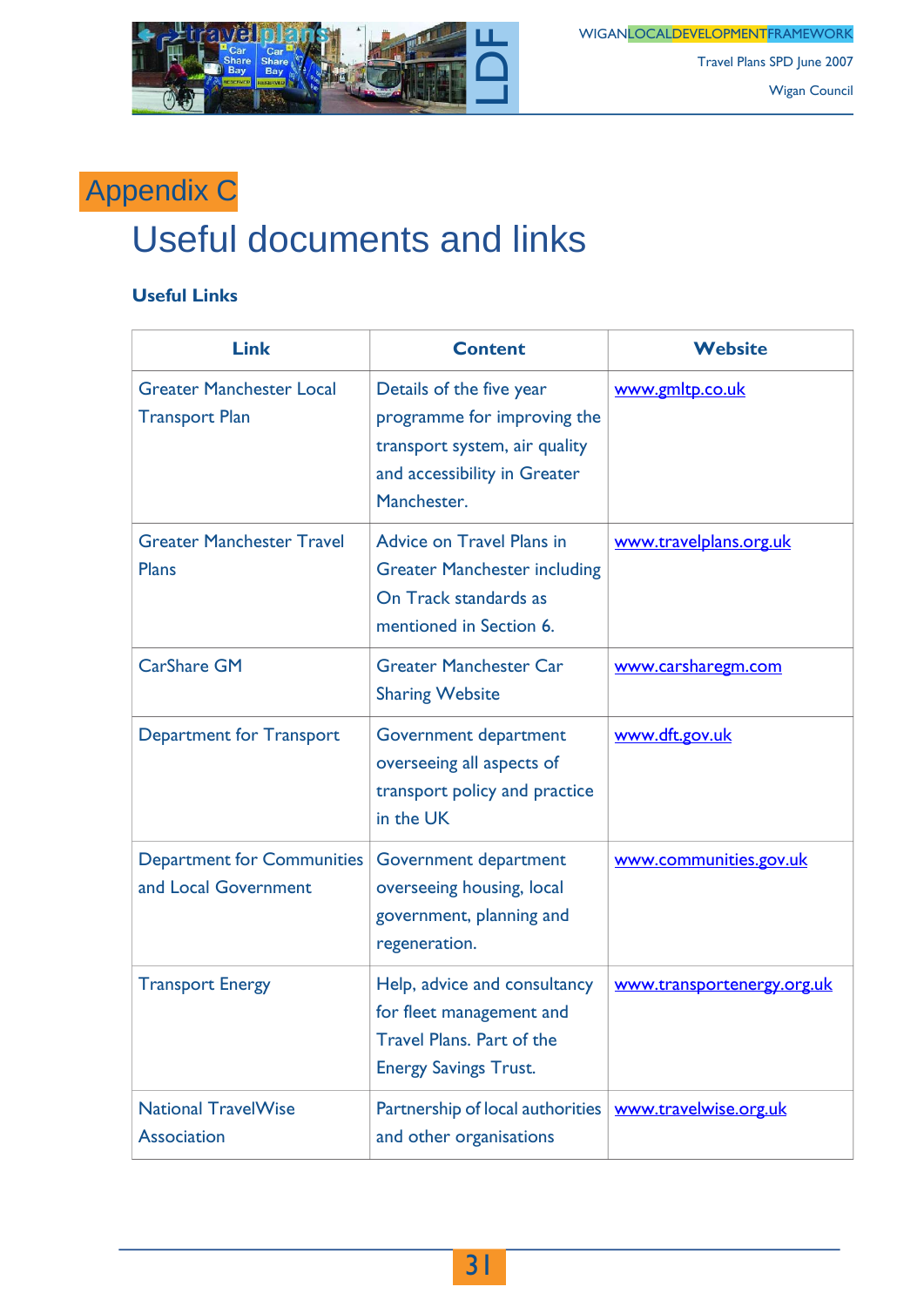WIGANLOCALDEVELOPMENTFRAMEWORK

Travel Plans SPD June 2007

Wigan Council



| <b>Link</b>                                               | <b>Content</b>                                                                                                     | <b>Website</b>      |
|-----------------------------------------------------------|--------------------------------------------------------------------------------------------------------------------|---------------------|
|                                                           | working together to improve<br>sustainable transport                                                               |                     |
| <b>Association for Commuter</b><br><b>Transport (ACT)</b> | UK network bringing together<br>public sector and private<br>sector organisations<br>developing Travel Plans       | www.act-uk.com      |
| <b>TRICS</b>                                              | <b>UK Standard for measuring</b><br><b>Travel Plan impacts</b>                                                     | www.trics.org       |
| <b>Highways Agency</b>                                    | <b>Government Agency</b><br>responsible for the operation<br>of the Motorway and Trunk<br>Road network in England. | www.highways.gov.uk |

#### Table C.1: Useful Links

#### **Publications**

| <b>Publication Name</b>                                                | <b>Produced By</b>                                                                    | <b>Details</b>                                                   |
|------------------------------------------------------------------------|---------------------------------------------------------------------------------------|------------------------------------------------------------------|
| 'Developing a Travel Plan in<br>Wigan Borough'                         | <b>Wigan Council Travel Plan</b><br>Co-ordinator<br>Tel: 01942 404688                 | Details of producing a Travel<br>Plan in Wigan                   |
| 'Setting up a Bicycle user<br>Group'                                   | <b>Wigan Council Travel Plan</b><br>Co-ordinator<br>Tel: 01942 404688                 | How to set up a bicycle user<br>group and the benefits it brings |
| 'How a Travel Plan can help<br>you'                                    | <b>Greater Manchester Joint</b><br><b>Transport Policy Team</b><br>Tel: 0161 242 6020 | Benefits of developing a Travel<br>Plan                          |
| 'Making Travel Plans Work:<br><b>Research Report', August</b><br>2002) | <b>Department for Transport</b><br>Tel: 0207 944 3000                                 | <b>Best Practice in workplace</b><br><b>Travel Plans</b>         |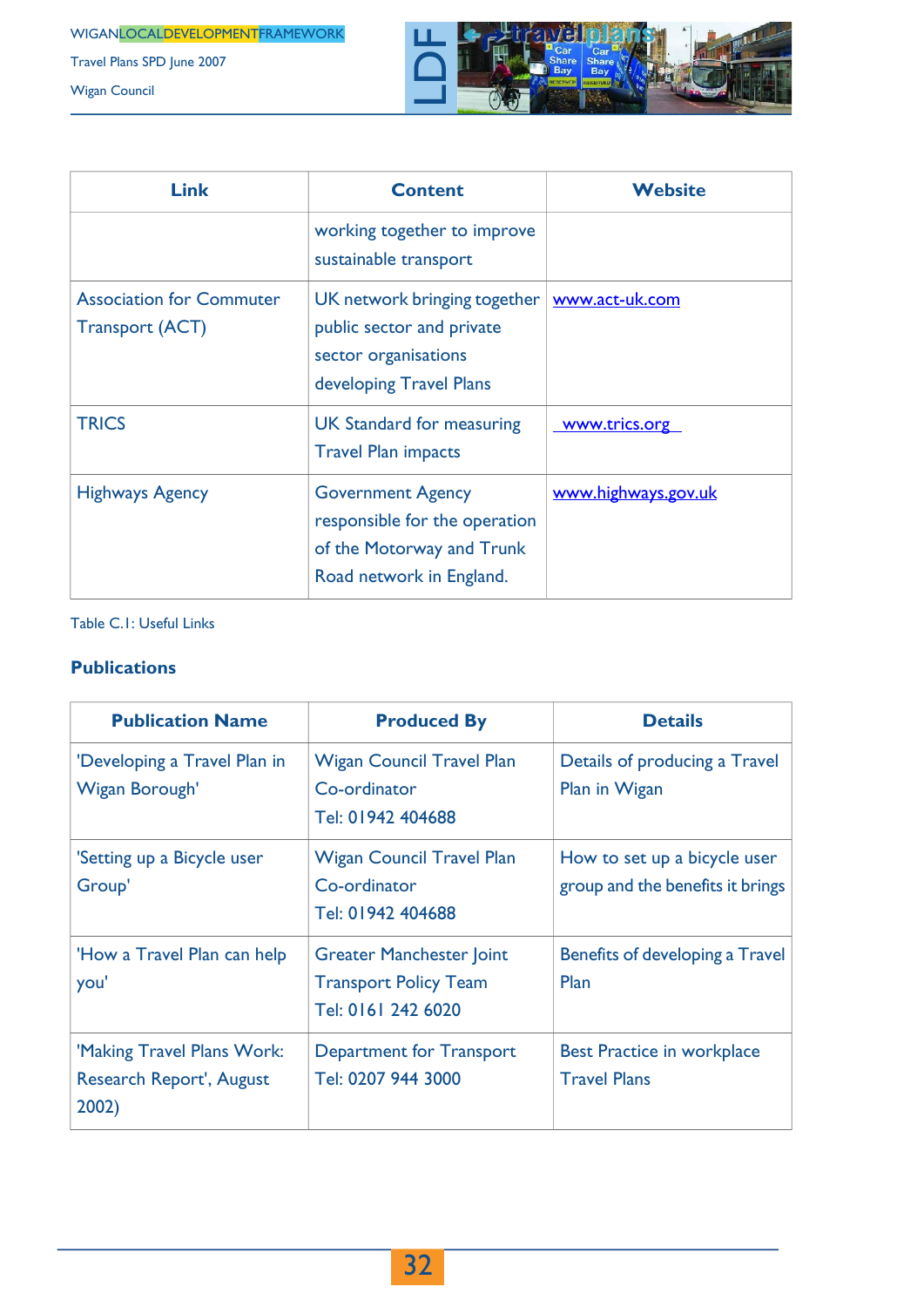

Travel Plans SPD June 2007

Wigan Council

| <b>Publication Name</b>                                                                                                        | <b>Produced By</b>                                    | <b>Details</b>                                                                                                                                                        |
|--------------------------------------------------------------------------------------------------------------------------------|-------------------------------------------------------|-----------------------------------------------------------------------------------------------------------------------------------------------------------------------|
| 'Using the Planning Process to<br><b>Secure Travel Plans: Best</b><br>Practice Guide', August 2002                             | <b>Department for Transport</b><br>Tel: 0207 944 3000 | <b>Travel Plans and the Planning</b><br><b>Process</b>                                                                                                                |
| 'Smarter Choices: Changing<br>the way we travel', October<br>2004                                                              | <b>Department for Transport</b><br>Tel: 0207 944 3000 | <b>Techniques for influencing</b><br>people's travel behaviour                                                                                                        |
| 'Making Residential Travel<br><b>Plans Work: Good Practice</b><br><b>Guidelines for New</b><br>Development', September<br>2005 | <b>Department for Transport</b><br>Tel: 0207 944 3000 | <b>Best practice for Residential</b><br><b>Travel Plans</b>                                                                                                           |
| 'A Travel Plan Resource Pack<br>for Employers'                                                                                 | <b>Transport Energy</b><br>Tel: 0845 602 1425         | Complete guide to all aspects<br>of Travel Plans for employers                                                                                                        |
| 'A guide on Travel Plans for<br>developers', September 2006                                                                    | <b>Transport Energy</b><br>Tel: 0845 602 1425         | <b>Guidelines for developers</b><br>implementing a Travel Plan                                                                                                        |
| 'Travel Plans: New business<br>opportunities for information<br>technology providers',<br>September 2006                       | <b>Transport Energy</b><br>Tel: 0845 602 1425         | <b>Opportunities for information</b><br>and communication technology<br>providers in sustainable<br>transport initiatives                                             |
| 'Guidance on Transport<br>Assessment', March 2007                                                                              | <b>Department for Transport</b><br>Tel: 0207 944 3000 | Guidance on the process and<br>assessment of Transport<br><b>Assessments for local</b><br>authorities and developers                                                  |
| 'Manual for Streets', March<br>2007                                                                                            | <b>Department for Transport</b><br>Tel: 0207 944 3000 | <b>Guidance for practitioners</b><br>involved in the planning,<br>design, provision and approval<br>of new residential streets, and<br>modifications to existing ones |

Table C.2: Publications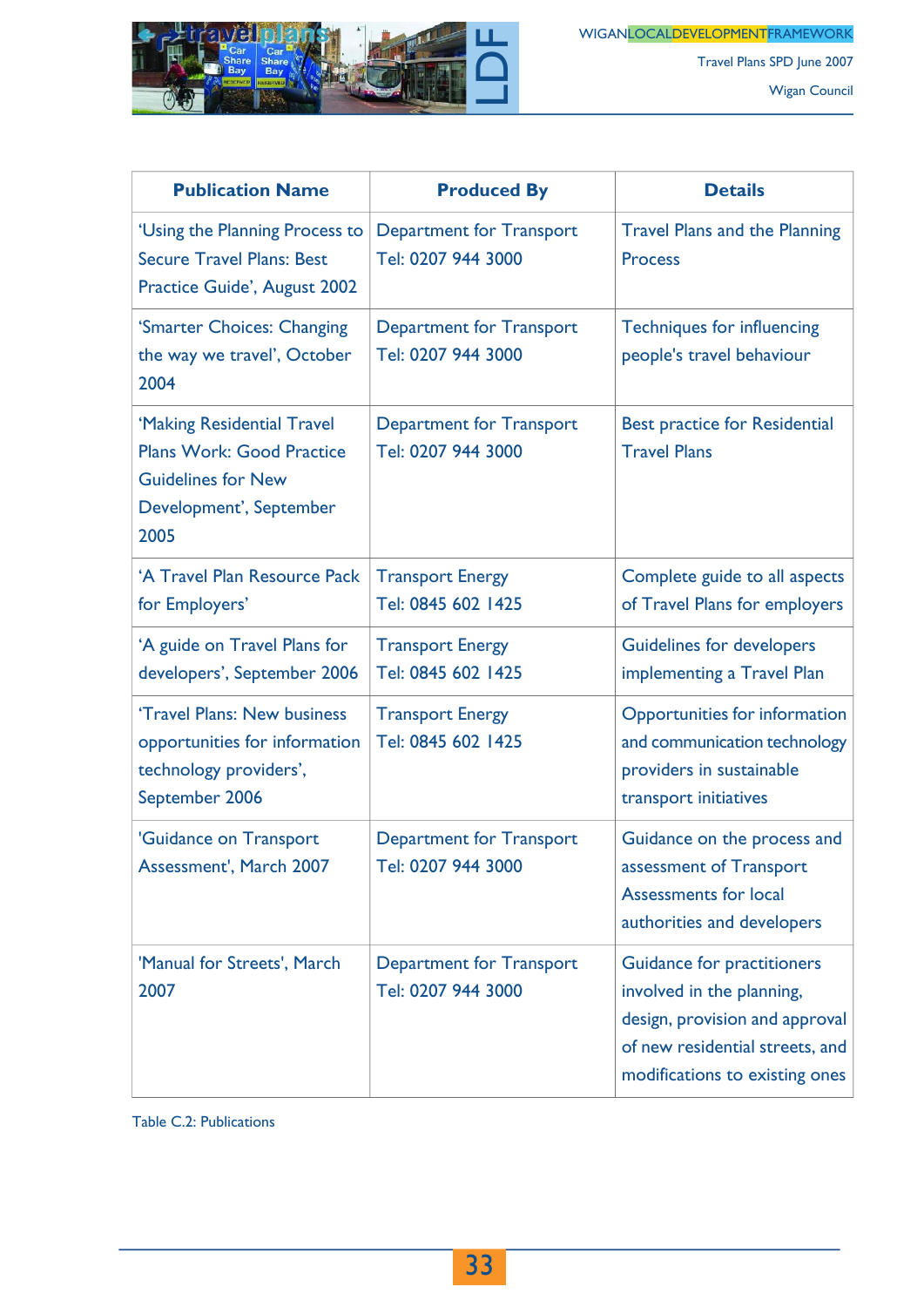

#### **Relevant professional institutions and organisations**

| The Transport Planning Society                               | www.tps.org.uk  |
|--------------------------------------------------------------|-----------------|
| The Chartered Institute of Logistics and<br><b>Transport</b> | www.cilt.org.uk |
| The Royal Town Planning Institute                            | www.rtpi.org.uk |
| Institution of Highways and Transportation                   | www.iht.org.uk  |

Table C.3: Professional institutions and organisations